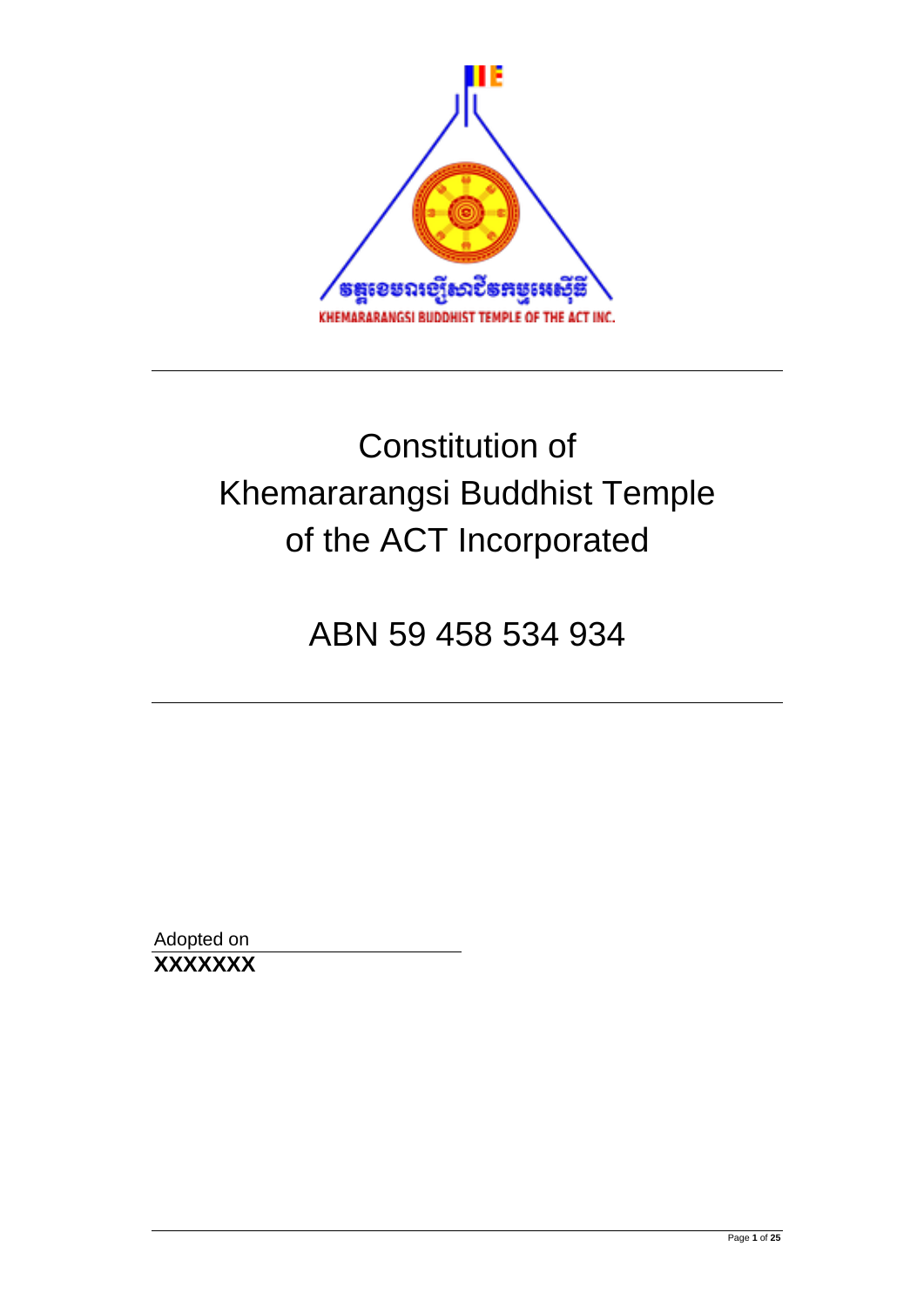## **Table of Contents**

| 1 <sub>1</sub> | 1.1        |                                                                                                                     |  |  |  |
|----------------|------------|---------------------------------------------------------------------------------------------------------------------|--|--|--|
|                | 1.2        |                                                                                                                     |  |  |  |
| 2.             |            |                                                                                                                     |  |  |  |
| 3.             |            |                                                                                                                     |  |  |  |
| 4.             |            |                                                                                                                     |  |  |  |
|                | 4.1<br>4.2 |                                                                                                                     |  |  |  |
|                | 4.3        |                                                                                                                     |  |  |  |
|                | 4.4        |                                                                                                                     |  |  |  |
|                | 4.5        |                                                                                                                     |  |  |  |
|                | 4.6        |                                                                                                                     |  |  |  |
|                | 4.7        |                                                                                                                     |  |  |  |
| 5.             |            |                                                                                                                     |  |  |  |
|                | 5.1        |                                                                                                                     |  |  |  |
|                | 5.2        |                                                                                                                     |  |  |  |
| 6.             |            |                                                                                                                     |  |  |  |
|                | 6.1        |                                                                                                                     |  |  |  |
|                | 6.2<br>6.3 | Constitution and membership of General Committee7                                                                   |  |  |  |
|                | 6.4        |                                                                                                                     |  |  |  |
|                | 6.5        |                                                                                                                     |  |  |  |
|                | 6.6        |                                                                                                                     |  |  |  |
| 7 <sub>1</sub> |            |                                                                                                                     |  |  |  |
|                | 7.1        |                                                                                                                     |  |  |  |
|                | 7.2        | Constitution and membership of Managing Committee 9                                                                 |  |  |  |
|                | 7.3        |                                                                                                                     |  |  |  |
|                | 7.4        |                                                                                                                     |  |  |  |
| 8.             | 8.1        | <b>GENERAL COMMITTEE AND MANAGING COMMITTEE MEETINGS11</b><br>General Committee and Managing Committee meetings and |  |  |  |
|                |            |                                                                                                                     |  |  |  |
|                | 8.2        | Delegation by General Committee to subcommittee  11                                                                 |  |  |  |
|                | 8.4        |                                                                                                                     |  |  |  |
| 9.             |            |                                                                                                                     |  |  |  |
|                | 9.1        |                                                                                                                     |  |  |  |
|                | 9.2        | Calling business at annual General Meeting 13                                                                       |  |  |  |
|                | 9.3<br>9.4 |                                                                                                                     |  |  |  |
|                |            |                                                                                                                     |  |  |  |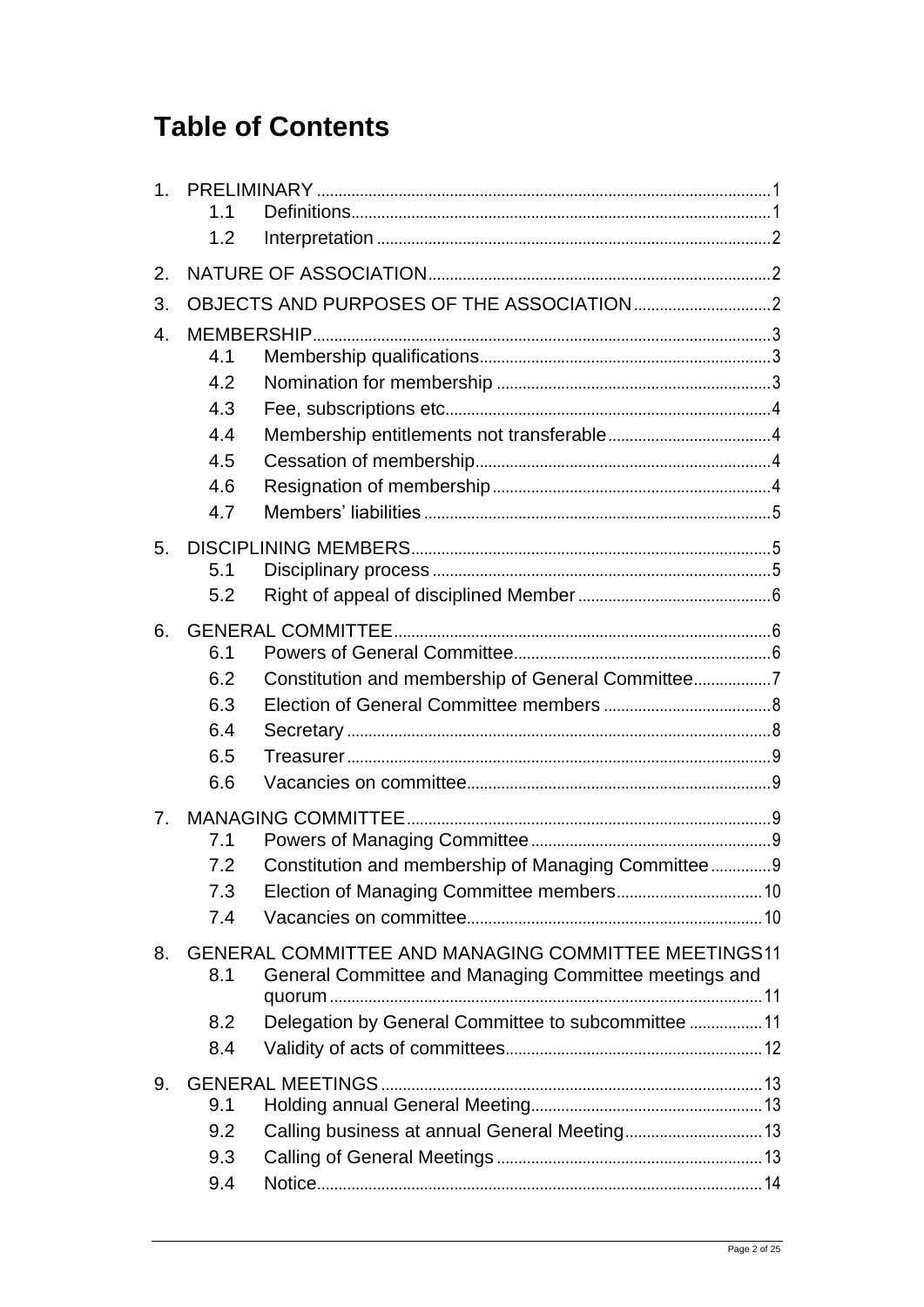| 9.5       |  |  |  |  |
|-----------|--|--|--|--|
| 9.6       |  |  |  |  |
| 9.7       |  |  |  |  |
| 9.8       |  |  |  |  |
| 9.9       |  |  |  |  |
| 9.10      |  |  |  |  |
| 10. FUNDS |  |  |  |  |
| 10.1      |  |  |  |  |
| 10.2      |  |  |  |  |
| 10.3      |  |  |  |  |
| 10.4      |  |  |  |  |
| 10.5      |  |  |  |  |
|           |  |  |  |  |
|           |  |  |  |  |
|           |  |  |  |  |
|           |  |  |  |  |
|           |  |  |  |  |
| 14.1      |  |  |  |  |
| 14.2      |  |  |  |  |
|           |  |  |  |  |
|           |  |  |  |  |
|           |  |  |  |  |
|           |  |  |  |  |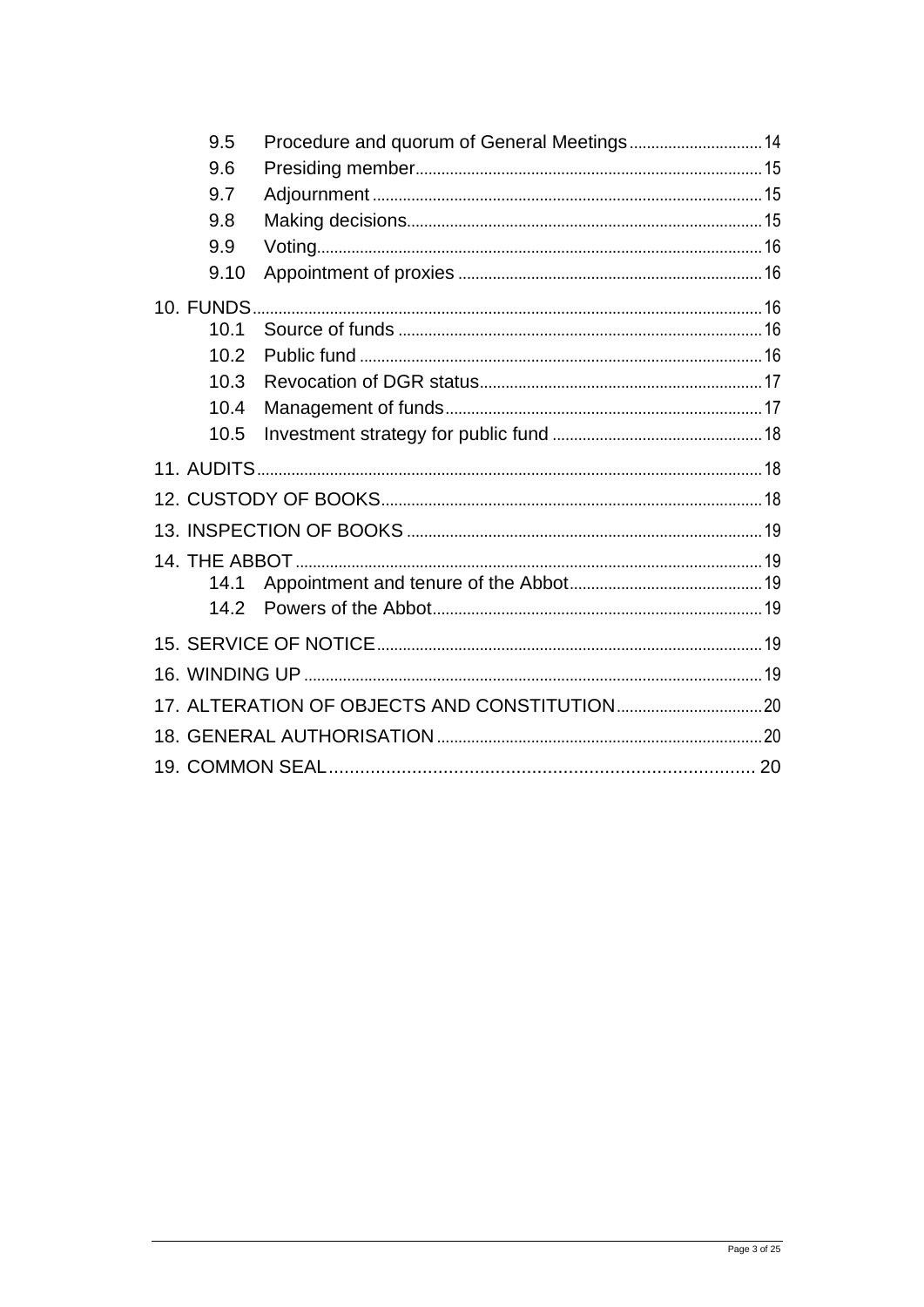#### <span id="page-3-0"></span>**1. PRELIMINARY**

#### <span id="page-3-1"></span>**1.1 Definitions**

In this Constitution, unless the context otherwise requires:

**ACNC** means the Australian Charities and Not-for-profits Commission.

**Annual Information Statement** has the meaning given by section 60-5 of the *Australian Charities and Not-for-profits Commission Act 2012* (Cth).

**Association** means the Khemararangsi Buddhist Temple of the ACT Incorporated, ABN 59 458 534 934, of 1 Ross Smith Crescent, Scullin, ACT 2617.

**Associations Act** means the *Associations Incorporation Act 1991* (ACT) as amended from time to time.

**ATO** means the Australian Taxation Office.

**Commissioner** (or **Commissioner of Taxation**) has the meaning given by the *Taxation Administration Act 1953* (Cth).

**Constitution** means this constitution as amended from time to time.

**DGR** means deductible gift recipient under the Tax Law.**Eligibility Criteria**  means the criteria in paragraphs  $6.2(f)(i)$ ,  $6.2(f)(ii)$  and  $6.2(f)(iii)$ .

**General Committee** means the General Committee of the Association appointed in accordance with clause [6.](#page-8-1)

**General Meeting** means a general meeting of members convened in accordance with the Constitution.

**Financial Year** means each period of 12 months, commencing on 1 July and ending on 30 June.

**Managing Committee** means the Managing Committee of the Association appointed in accordance with clause [7.](#page-11-2)

**Member** means a person whose name is entered in the Register.

**Ordinary Committee Member** means a member of the General Committee who is not an office-bearer of the Association.

**Register** means the register of Members kept pursuant to the Associations Act.

**Regulations** means the regulations made under the Associations Act including the *Associations Incorporation Regulation 1991* (ACT) as amended from time to time.

**Responsible Persons** means individuals with a degree of responsibility to the Australian community as a whole including but not limited to school principals, judges, religious practitioners, solicitors, doctors, members of professional bodies and other professional persons, mayors, councillors, town clerks, members of parliament and people who have received formal recognition from the Government for their services to the community (for example, an Order of Australia award).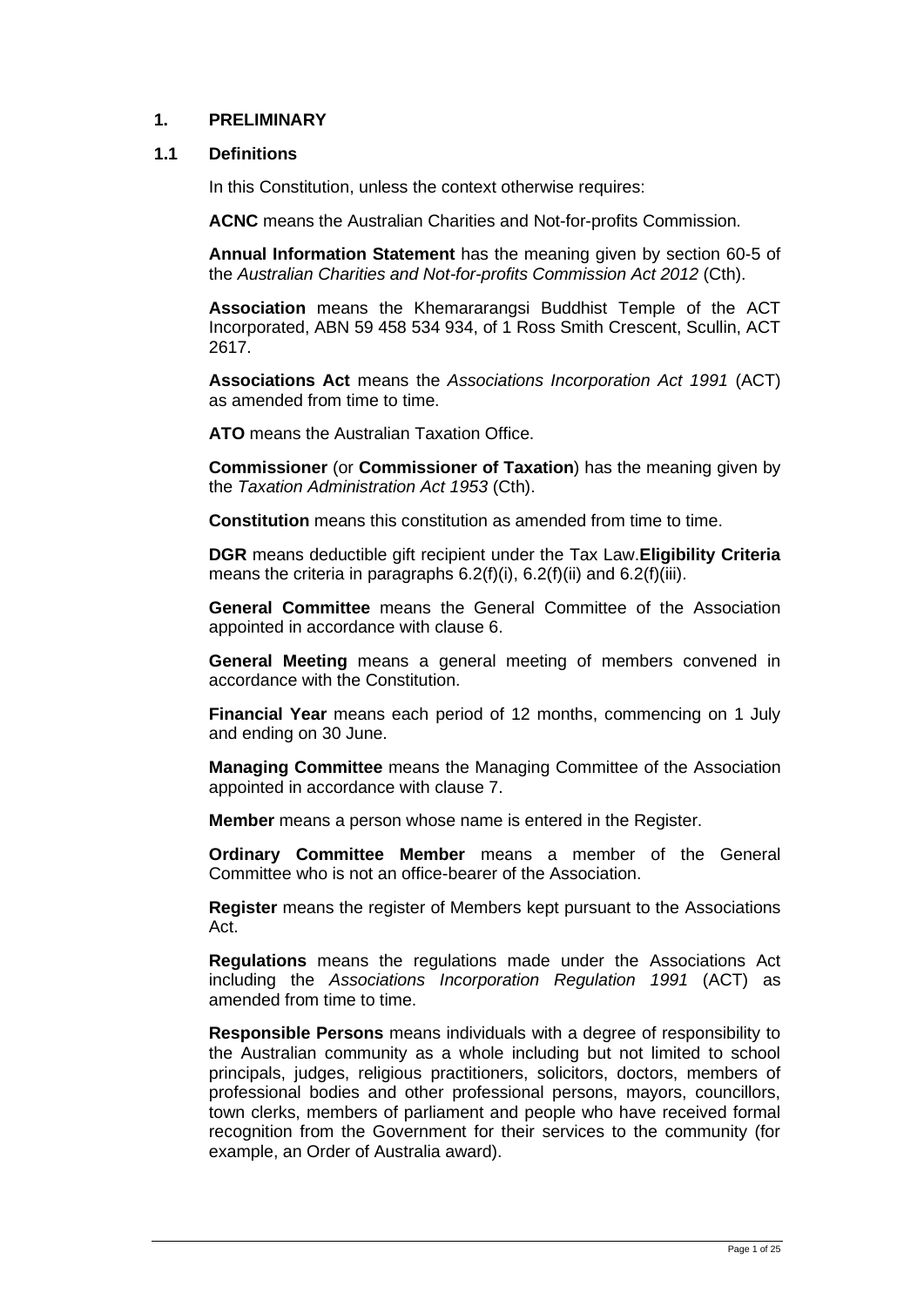**Secretary** means the person(s) holding office under this Constitution as secretary of the Association or, if no such person holds that office, the public officer of the Association.

**Special Resolution** means a resolution of Members at a General Meeting held in accordance with the Constitution where more than two-thirds of the total votes cast on the resolution are in favour.

**Tax Law** means the *Income Tax Assessment Act 1936* (Cth), *Income Tax Assessment Act 1997* (Cth) and *[Taxation Administration Act 1953](http://www.austlii.edu.au/au/legis/cth/consol_act/taa1953269/)* (Cth) as amended from time to time, an Act of which the Commissioner has the general administration (including a part of an Act to the extent to which the Commissioner has the general administration of the Act and legislative instruments made under such an Act (including such a part of an Act)).

#### <span id="page-4-0"></span>**1.2 Interpretation**

**Headings** are for convenience only and do not affect interpretation. The following rules of interpretation apply unless the context requires otherwise:

- (a) the **singular** includes the plural and vice versa;
- (b) where a **word** or **phrase** is defined, its other grammatical forms have a corresponding meaning;
- (c) a reference to a **person** includes a firm, a body corporate, an unincorporated association or an authority and vice versa;
- (d) a reference to a **document** includes any variation, novation, replacement or supplement to any of them from time to time;
- (e) a reference to a **clause** or **schedule** is a reference to a clause of or schedule to this Constitution and a reference to this **Constitution** includes any schedule;
- (f) a reference to any **legislation** or to any provision of any legislation includes any modification or re-enactment of it, any legislative provision substituted for it and any regulations and statutory instruments issued under it;
- (g) where an expression is defined anywhere in this **Constitution**, it has the same meaning throughout;
- (h) works or expressions contained in this Constitution shall be interpreted in accordance with the *Legislation Act 2001* (ACT).

#### **1.3 Replaceable Rules**

The replaceable rules contained in the Associations Act do not apply to the Association.

#### <span id="page-4-1"></span>**2. NATURE OF ASSOCIATION**

- (a) The Association is an incorporated association in the Australian Capital Territory under the Associations Act.
- (b) The name of the Association shall be Khemararangsi Buddhist Temple of the ACT Incorporated.

#### <span id="page-4-2"></span>**3. OBJECTS AND PURPOSES OF THE ASSOCIATION**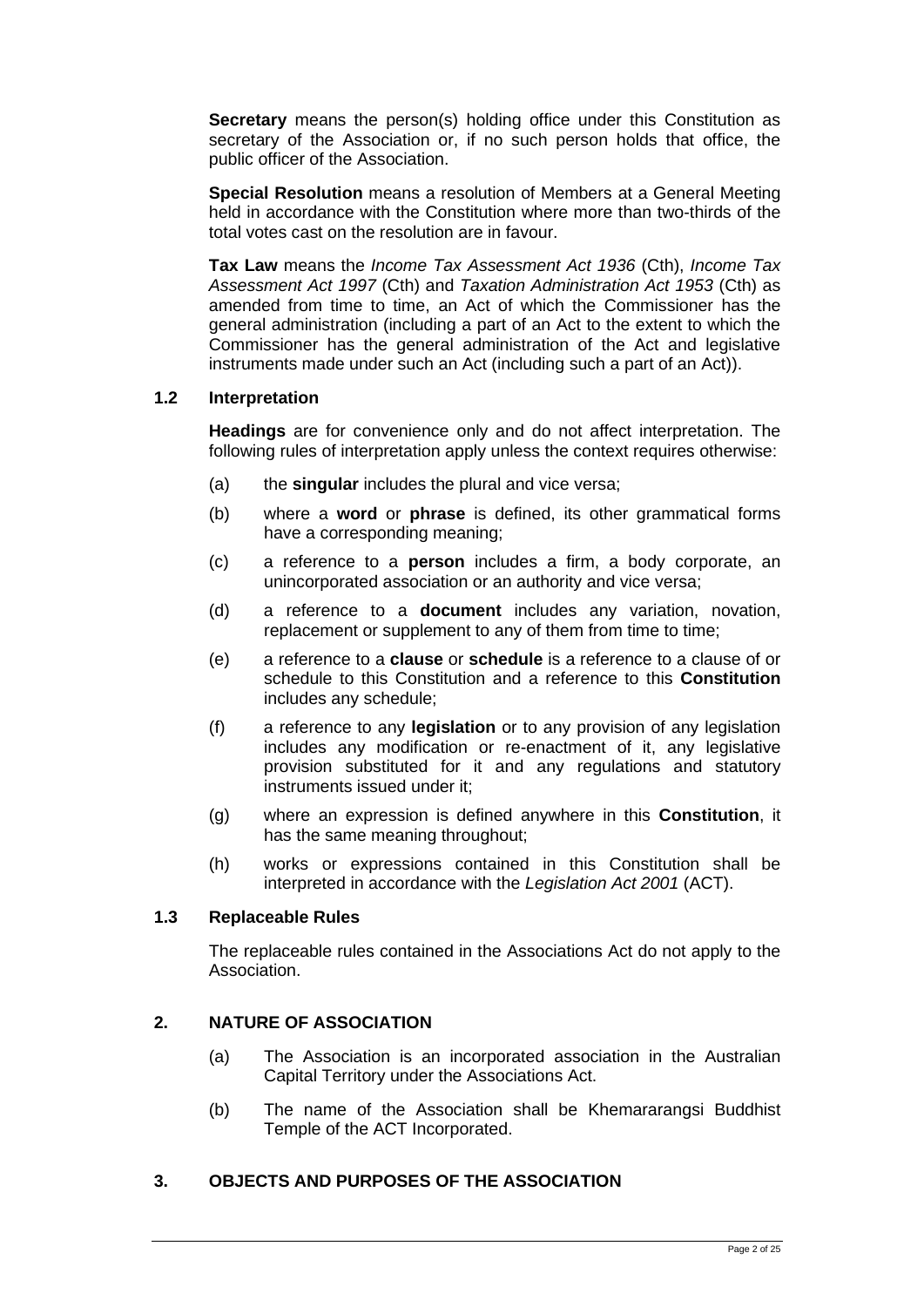- (a) The principal object of the Association is to operate as a non-profit charitable institution to promote and preserve Cambodian cultural heritage in the Australian Capital Territory for the benefit of the Cambodian community in the Australian Capital Territory and the whole Australian Capital Territory community.
- (b) In support of this principal object, the Association will receive contributions from the public for the purposes of:
	- (i) preserving and promoting Cambodian tradition and cultural heritage in the Australian Capital Territory;
	- (ii) preserving and promoting Cambodian music and performing arts (dance) within Cambodian society in the Australian Capital Territory;
	- (iii) preserving and promoting Cambodian literature, arts and crafts within Cambodian society in the Australian Capital Territory;
	- (iv) teaching Cambodian moral behaviour that encourages people to have compassion towards each other;
	- (v) improving relations between the Cambodian community in the Australian Capital Territory and other ethnic communities;
	- (vi) promoting greater awareness of Buddha's teaching through literature and meditation in accordance with the Theravada way;
	- (vii) supporting Buddhist monks who come to the Australian Capital Territory to promote Buddhism;
	- (viii)preserving the Buddhist monastery namely the Khemararangsi Buddhist Temple erected in Scullin in the Australian Capital Territory; and
	- (ix) establish and maintain a public fund to receive donations in support of the above objects.

#### <span id="page-5-0"></span>**4. MEMBERSHIP**

#### <span id="page-5-1"></span>**4.1 Membership qualifications**

A person is qualified to be a Member if the person:

- (a) has been nominated for membership in accordance with clause [4.2;](#page-5-2) and
- (b) has been approved for membership by the General Committee.

#### <span id="page-5-2"></span>**4.2 Nomination for membership**

- (a) A nomination of a person for membership of the Association:
	- (i) must be made in writing in the form set out in Appendix 1; and

(ii) must be lodged with the Secretary.

- (b) As soon as is practicable after receiving a nomination for membership, the Secretary must refer the nomination to the General Committee which must decide whether to approve or to reject the nomination.
- <span id="page-5-3"></span>(c) If the General Committee decides to approve a nomination for membership, the Secretary must as soon as practicable after that decision notify the nominee of that approval and request the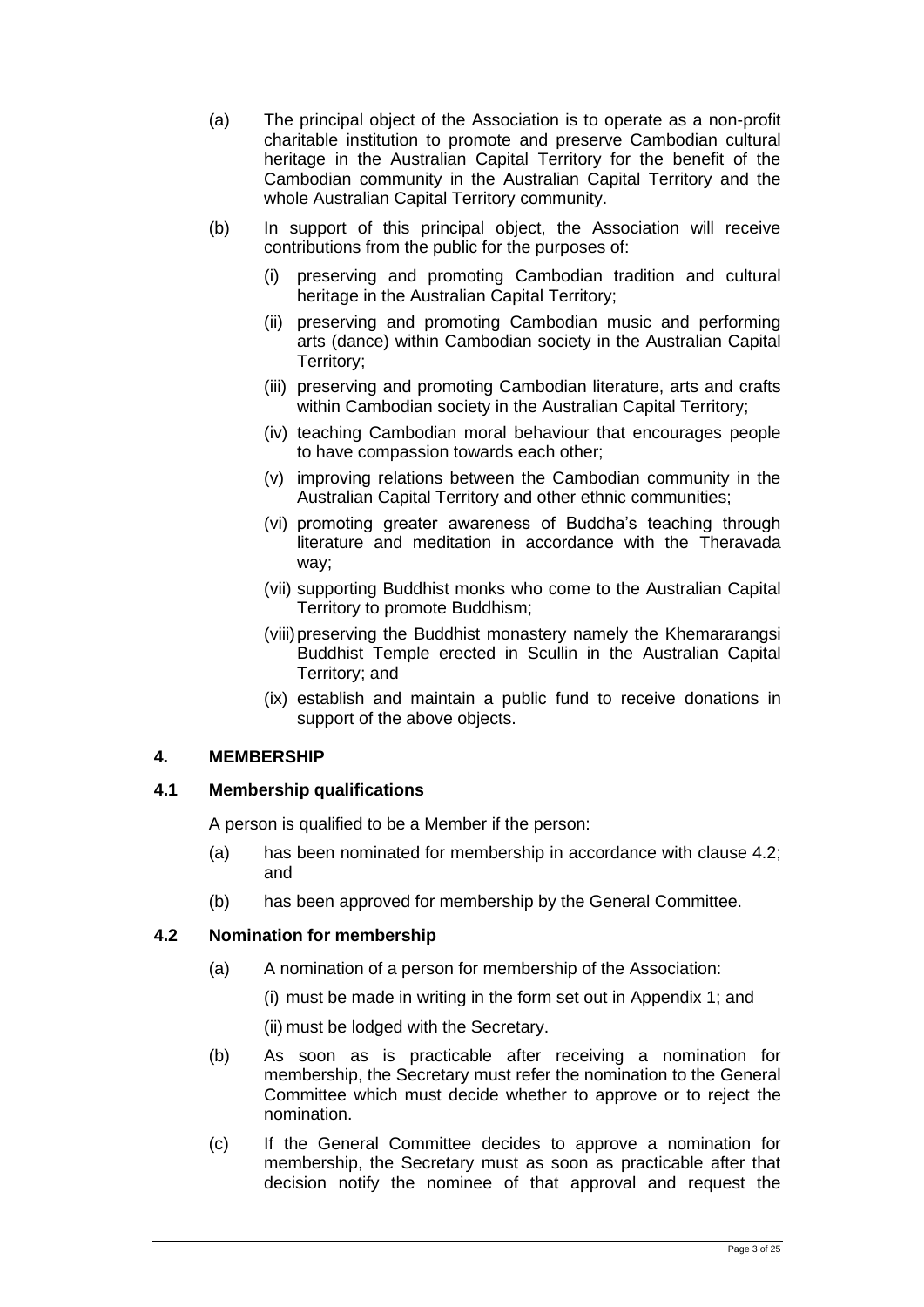nominee to pay within twenty eight (28) days after receipt of the notification the sum payable under this Constitution by a member as the entrance fee and the first year's annual subscription.

(d) The Secretary must, on payment by the nominee of the amount mentioned in subclause [\(c\)](#page-5-3) within the period mentioned in that subclause, enter the nominee's name in the Register of Members and, on the name being so entered, the nominee becomes a Member.

#### <span id="page-6-0"></span>**4.3 Fee, subscriptions etc**

- (a) The entrance fee to the Association is \$10 or, if any other amount has been determined by resolution of the General Committee, the other amount.
- (b) The annual membership fee of the Association is \$0 or, if any other amount has been determined by resolution of the General Committee, that other amount.
- (c) The annual membership fee is payable:
	- (i) before 1 July in each calendar year; or
	- (ii) if a person becomes a member on or after 1 July in any calendar year—before 1 July in each succeeding calendar year.

#### <span id="page-6-1"></span>**4.4 Membership entitlements not transferable**

A right, privilege or obligation that a person has because of being a Member:

- (a) cannot be transferred or transmitted to another person; and
- (b) terminates on cessation of the person's membership.

#### <span id="page-6-2"></span>**4.5 Cessation of membership**

A person ceases to be a Member if the person:

- (a) dies or, for a corporation, is wound up; or
- (b) resigns from membership of the Association; or
- (c) is expelled from the Association.

#### <span id="page-6-3"></span>**4.6 Resignation of membership**

- (a) A Member is not entitled to resign from membership of the Association except in accordance with this clause.
- (b) A Member who has paid all amounts payable by the Member to the Association may resign from membership of the Association by first giving notice (of not less than one (1) month or, if the General Committee has determined a shorter period, that shorter period) in writing to the Secretary of the Member's intention to resign and, at the end of the period of notice, the Member ceases to be a Member.
- (c) If a person ceases to be a Member, the Secretary must make an appropriate entry in the Register of Members recording the date the Member ceased to be a Member.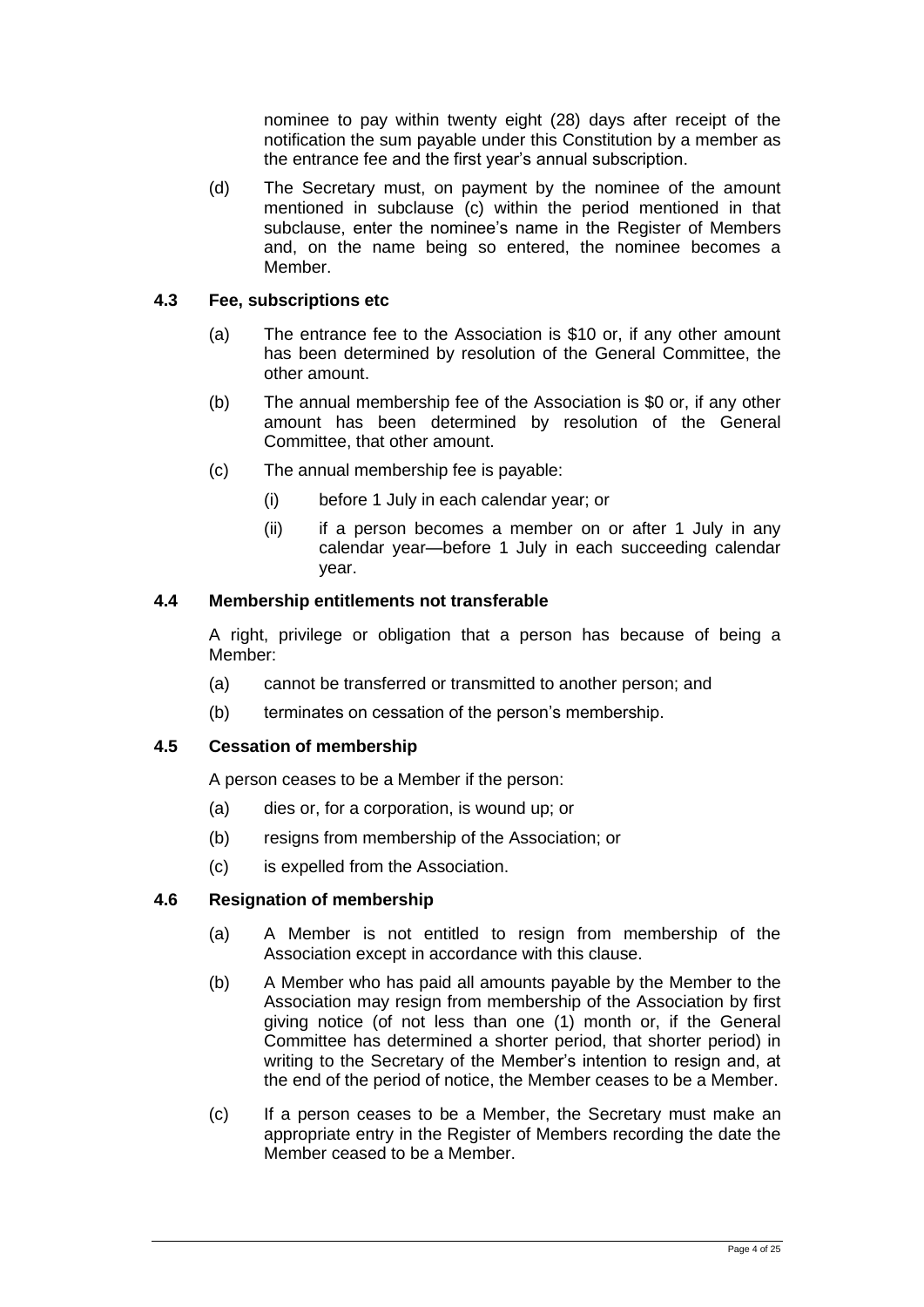#### <span id="page-7-0"></span>**4.7 Members' liabilities**

The liability of a Member to contribute towards the payment of the debts and liabilities of the Association or the costs, charges and expenses of the winding up of the Association is limited to the amount (if any) unpaid by the Member in relation to membership of the Association as required by clause [4.3.](#page-6-0)

#### <span id="page-7-1"></span>**5. DISCIPLINING MEMBERS**

#### <span id="page-7-2"></span>**5.1 Disciplinary process**

- (a) If the General Committee is of the opinion that a Member:
	- (i) has persistently refused or neglected to comply with a provision of this Constitution; or
	- (ii) has persistently and wilfully acted in a manner prejudicial to the interests of the Association;

the General Committee may, by resolution:

- (iii) expel the Member from the Association; or
- (iv) suspend the Member from the rights and privileges of membership of the Association for a specified period.
- (b) A resolution of the General Committee under subclause (a) is of no effect unless the General Committee, at a meeting held not earlier than fourteen (14) days and not later than twenty eight (28) days after service on the Member of a notice under subclause (c), confirms the resolution in accordance with this clause.
- (c) If the General Committee passes a resolution under subclause (a), the Secretary must, as soon as practicable, serve a written notice on the Member:
	- (i) setting out the resolution of the General Committee and the grounds on which it is based; and
	- (ii) stating that the Member may address the General Committee at a meeting to be held not earlier than fourteen (14) days and not later than twenty eight (28) days after service of the notice; and
	- (iii) stating the date, place and time of that meeting; and
	- (iv) informing the Member that the Member may do either or both of the following:
		- (A) attend and speak at that meeting;
		- (B) submit to the General Committee at or before the date of that meeting written representations relating to the resolution.
- (d) Subject to the Associations Act, at a meeting of the General Committee mentioned in subclause (b), the General Committee must:
	- (i) give to the Member mentioned in subclause (a) an opportunity to make oral representations; and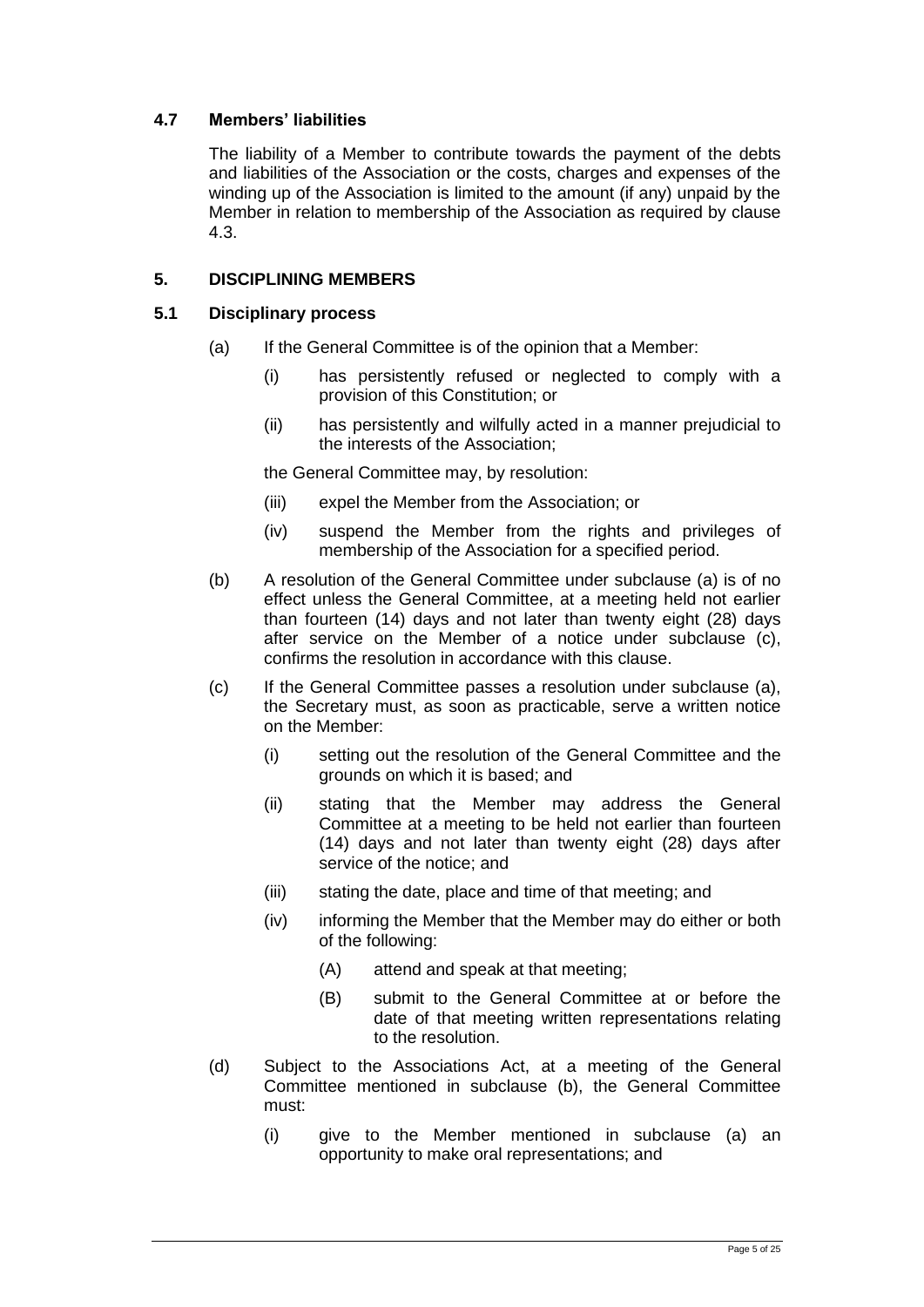- (ii) give due consideration to any written representations submitted to the General Committee by that Member at or before the meeting; and
- (iii) by resolution, decide whether to confirm or to revoke the resolution of the General Committee made under subclause (a).
- (e) If the General Committee confirms a resolution under subclause (d), the Secretary must, within seven (7) days after that confirmation, by written notice inform the Member of that confirmation and of the Member's right of appeal under clause [5.2.](#page-8-0)
- (f) A resolution confirmed by the General Committee under subclause (d) does not take effect:
	- (i) until the end of the period within which the Member is entitled to appeal against the resolution if the Member does not exercise the right of appeal within that period; or
	- (ii) if within that period the member exercises the right of appeal—unless and until the Association confirms the resolution in accordance with clause (d).

#### <span id="page-8-0"></span>**5.2 Right of appeal of disciplined Member**

- (a) A Member may appeal to the Association in a General Meeting against a resolution of the General Committee that is confirmed under clause 5.1(d) within seven (7) days after notice of the resolution is served on the Member, by lodging with the Secretary a notice to that effect.
- (b) On receipt of a notice under subclause (a), the Secretary must notify the General Committee which must call a General Meeting to be held within twenty one (21) days after the date when the Secretary received the notice or as soon as possible after that date.
- (c) Subject to the Associations [Act,](http://www.legislation.act.gov.au/a/1991-46/default.asp) at a General Meeting called under subclause (b):
	- (i) no business other than the question of the appeal may be transacted; and
	- (ii) the General Committee and the Member must be given the opportunity to make representations in relation to the appeal orally or in writing, or both; and
	- (iii) the Members present must vote by secret ballot on the question of whether the resolution made under clause 5.1(d) should be confirmed or revoked.
- (d) If the meeting passes a Special Resolution in favour of the confirmation of the resolution made under clause 5.1(d), that resolution is confirmed.

#### <span id="page-8-1"></span>**6. GENERAL COMMITTEE**

#### <span id="page-8-2"></span>**6.1 Powers of General Committee**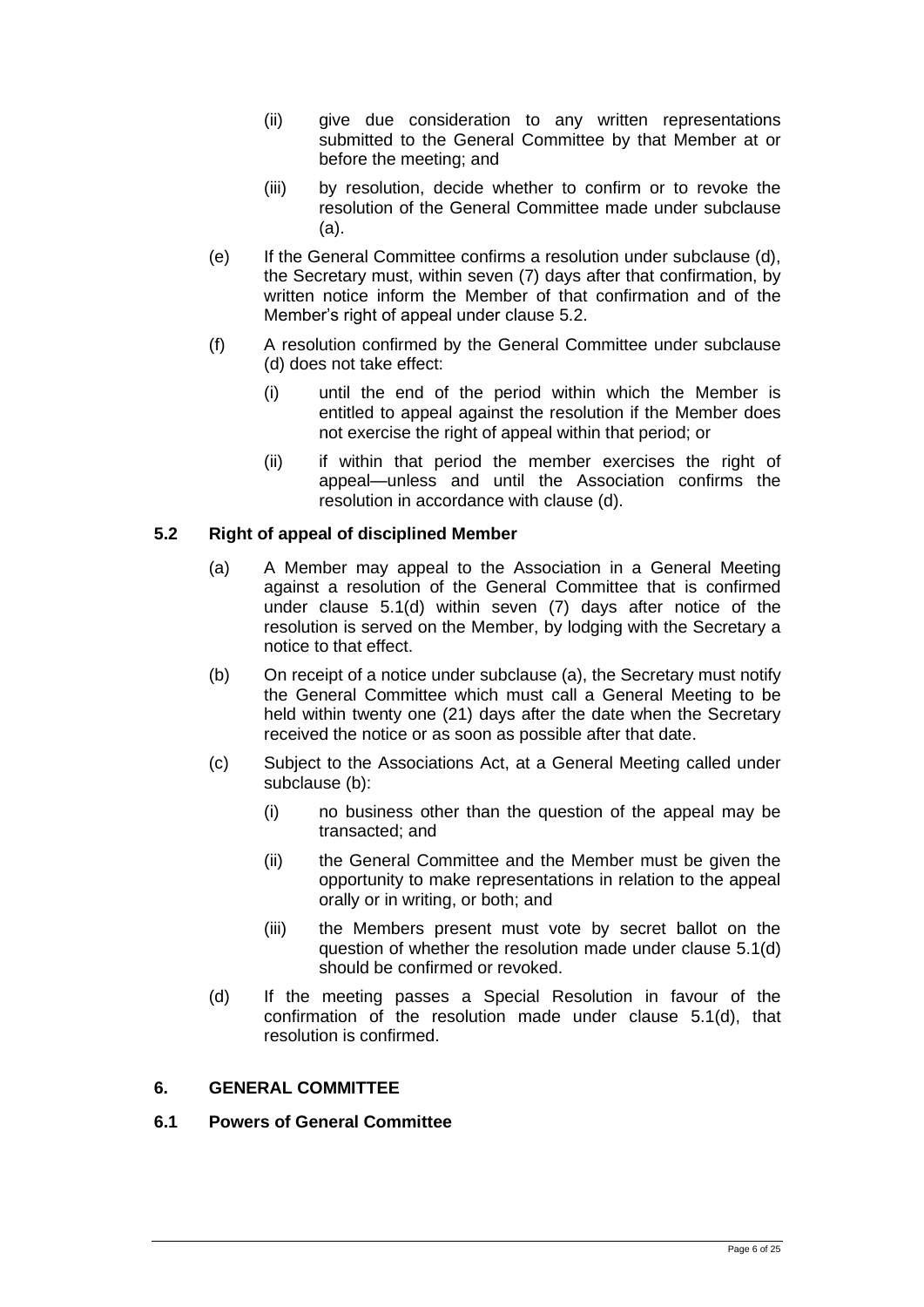The General Committee, subject to the Associations Act, the Regulations, this Constitution and any resolution passed by the Association in a General Meeting:

- (a) controls and manages the affairs of the Association; and
- (b) may exercise all functions that may be exercised by the Association other than those functions that are required by this Constitution or the Taxation Law to be exercised by the Managing Committee or the Association in a General Meeting; and
- (c) has power to perform all acts and do all things that appear to the General Committee to be necessary or desirable for the proper management of the affairs of the Association.

#### <span id="page-9-0"></span>**6.2 Constitution and membership of General Committee**

- (a) The General Committee consists of:
	- (i) the office-bearers of the Association; and
	- (ii) seven (7) Ordinary Committee Members.

Each office-bearer of the Association and each Ordinary Committee Member must be eligible for nomination under subclause [\(f\)](#page-9-3) and must be elected under clause [6.3.](#page-10-0)

- (b) The office-bearers of the Association are:
	- (i) the president; and
	- (ii) two (2) vice-presidents; and
	- (iii) two (2) treasurers; and
	- (iv) two (2) secretaries.
- (c) Subject to this Constitution, each member of the General Committee holds office from the date that the member is elected to the conclusion of the second annual General Meeting following that date (**Office Term**), but is eligible for re-election.
- (d) If there is a vacancy in the membership of the General Committee, the General Committee may appoint a person who meets all Eligibility Criteria to fill the vacancy and the person so appointed holds office, subject to this Constitution, for the remainder of the Office Term from the date of the appointment.
- (e) It is intended that five (5) of the Ordinary Committee Members will lead the subcommittees of the Association and two (2) of the Ordinary Committee Members will act as bookkeepers.
- <span id="page-9-3"></span><span id="page-9-2"></span><span id="page-9-1"></span>(f) A person is eligible for nomination for election as an office-bearer of the Association or an Ordinary Committee Member if:
	- (i) the person is a Member; and
	- (ii) the person resides in:
		- (A) Queanbeyan, Yass, Murrumbateman, Bungendore, Sutton, Gunning, Gundaroo, Binalong or Bredbo of New South Wales; or
		- (B) the Australian Capital Territory,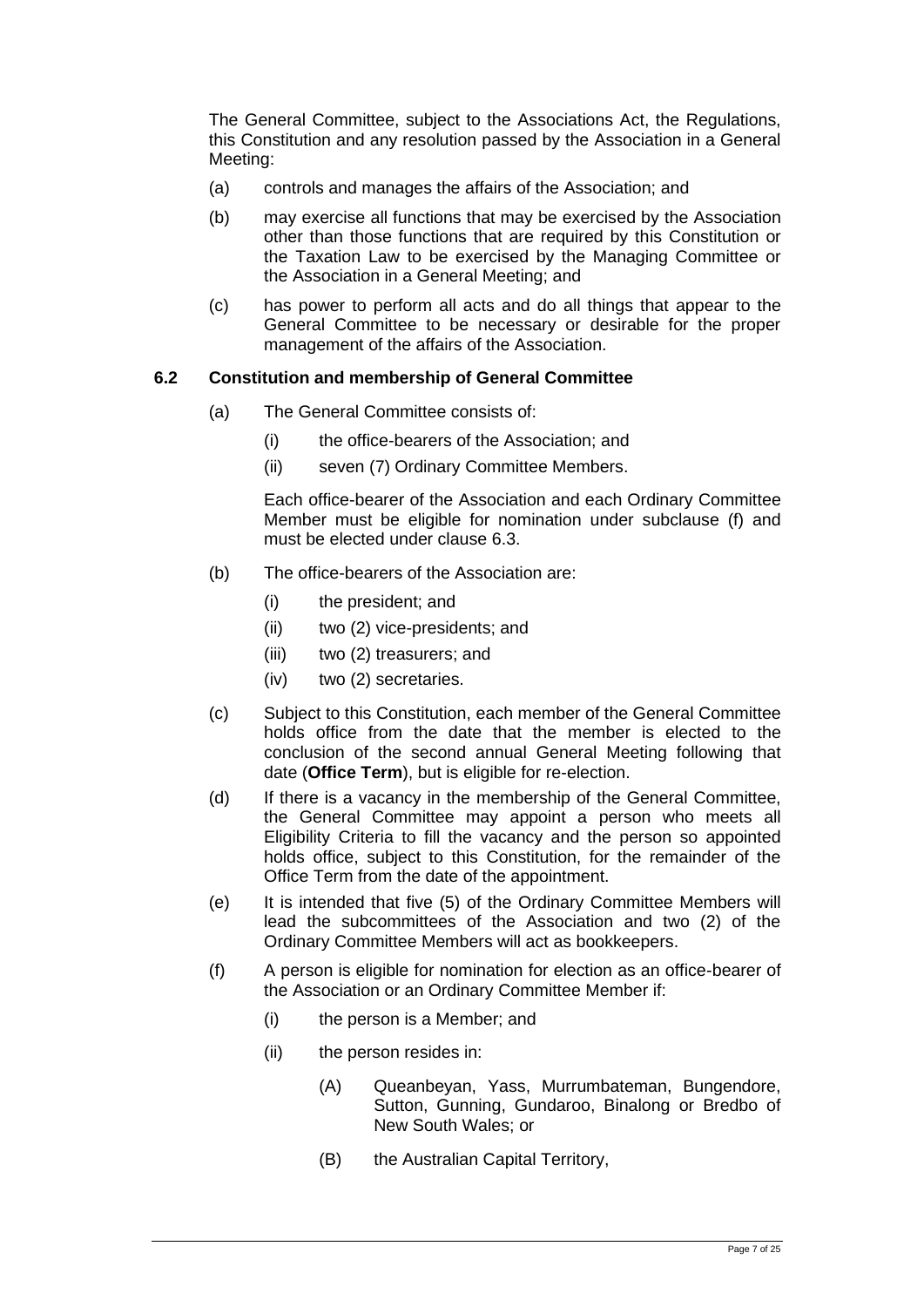on a permanent basis; and

- <span id="page-10-2"></span>(iii) the person:
	- (A) is or was a Cambodian citizen; or
	- (B) is an Australian citizen who was born to a woman who was a Cambodian citizen; or
	- (C) is an Australian citizen who was born to a woman whose spouse or partner was a Cambodian citizen at the time of the person's birth.

#### <span id="page-10-0"></span>**6.3 Election of General Committee members**

- (a) Nominations of candidates for election as office-bearers of the Association or as Ordinary Committee Members:
	- (i) must be made in writing, signed by two (2) Members and accompanied by the written consent of the candidate (which may be endorsed on the nomination form); and
	- (ii) must be given to the Secretary not less than seven (7) days before the date fixed for the annual General Meeting at which the election is to take place.
- (b) If insufficient nominations are received to fill all vacancies on the General Committee, the candidates nominated are taken to be elected and further nominations may be received at the annual General Meeting.
- (c) If insufficient further nominations are received, any vacant positions remaining on the General Committee are taken to be vacancies.
- (d) If the number of nominations received is equal to the number of vacancies to be filled, the people nominated are taken to be elected.
- (e) If the number of nominations received exceeds the number of vacancies to be filled, a ballot must be held.
- (f) The ballot for the election of office-bearers and Ordinary Committee Members must be conducted at the annual General Meeting in the way the General Committee may direct.
- (g) A person is not eligible to simultaneously hold more than one (1) position on the General Committee.

#### <span id="page-10-1"></span>**6.4 Secretary**

- (a) The Secretary must, as soon as practicable after being appointed as Secretary, notify the Association of his or her address.
- (b) The Secretary must keep minutes of:
	- (i) all elections and appointments of office-bearers and Ordinary Committee Members; and
	- (ii) the names of members of the General Committee present at a committee meeting or a General Meeting; and
	- (iii) all proceedings at committee meetings and General Meetings.
- (c) Minutes of proceedings at a meeting must be signed by the person presiding at the meeting or by the person presiding at the next succeeding meeting.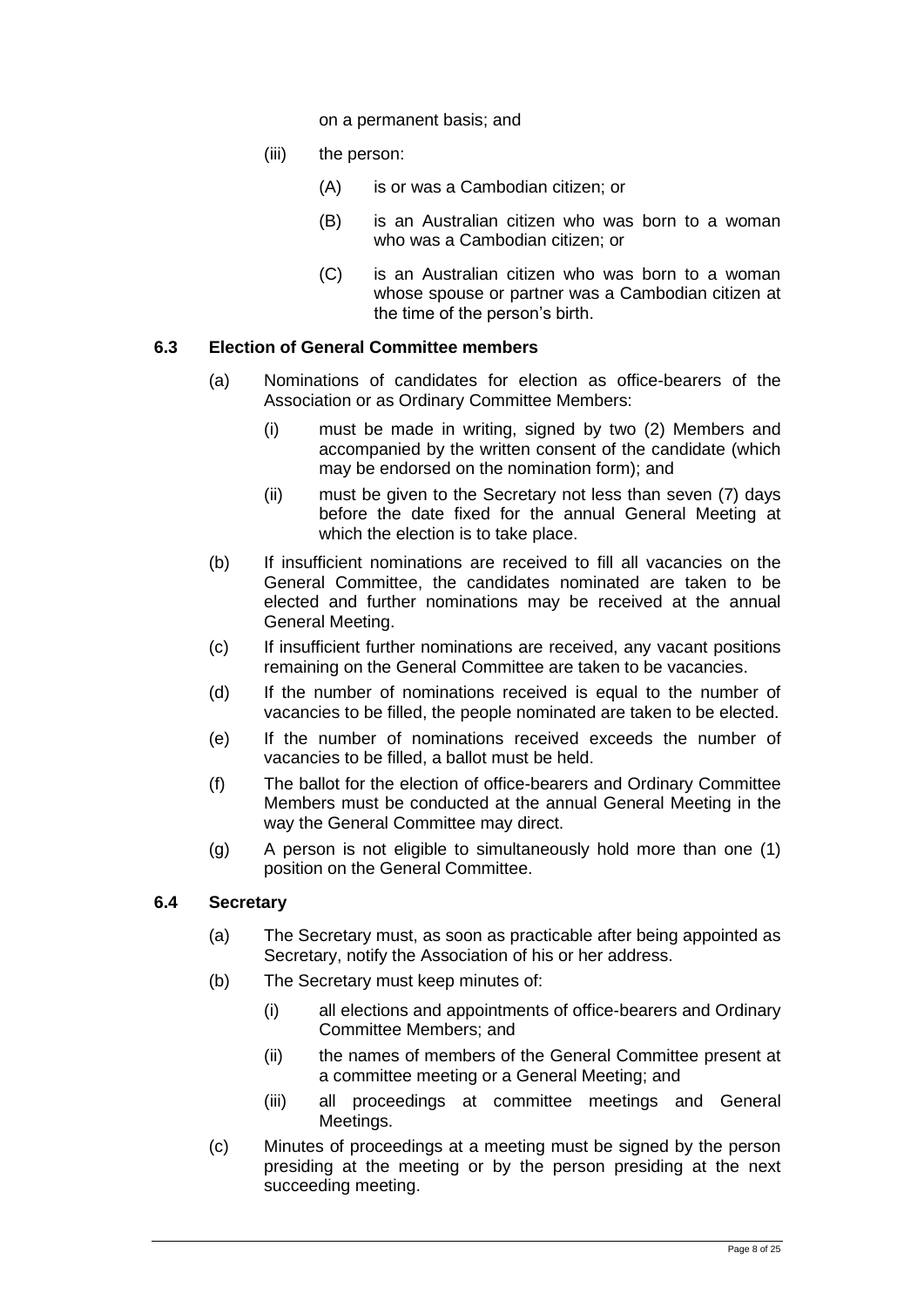#### <span id="page-11-0"></span>**6.5 Treasurer**

The treasurer of the Association must:

- (a) collect and receive all amounts owing to the Association and make all payments authorised by the Association;
- (b) keep correct accounts and books showing the financial affairs of the Association with full details of all receipts and expenditure connected with the activities of the Association;
- (c) present a report and an audited financial statement and balance sheet at the annual General Meeting;
- (d) arrange audits at such other time or times during each Financial Year as the General Committee shall in its absolute discretion require;
- (e) provide Annual Information Statements to the ACNC before the due date; and
- (f) as required by clause 10.2(m), if the Association is listed on the register of Cultural Organisations, provide to the department responsible for administration of that register, the required statistical information on the gifts made to the public fund every six (6) months.

#### <span id="page-11-1"></span>**6.6 Vacancies on committee**

A vacancy in the office of a member of the General Committee happens if the member:

- (a) dies; or
- (b) ceases to be a member of the Association; or
- (c) resigns the office; or
- (d) is removed from office; or
- (e) becomes bankrupt or personally insolvent; or
- (f) suffers from mental or physical incapacity; or
- (g) is disqualified from office under the Associations [Act;](http://www.legislation.act.gov.au/a/1991-46/default.asp) or
- (h) is subject to a disqualification order under the Associations [Act;](http://www.legislation.act.gov.au/a/1991-46/default.asp) or
- (i) is absent without the consent of the General Committee from all meetings of the General Committee held during a period of six (6) months.

#### <span id="page-11-2"></span>**7. MANAGING COMMITTEE**

#### <span id="page-11-3"></span>**7.1 Powers of Managing Committee**

The Managing Committee controls or administers the public fund referred to in clause [10.2](#page-18-4) below.

#### <span id="page-11-4"></span>**7.2 Constitution and membership of Managing Committee**

- (a) The Managing Committee must comprise a minimum of three (3) persons.
- (b) The majority of the Managing Committee must be Responsible Persons.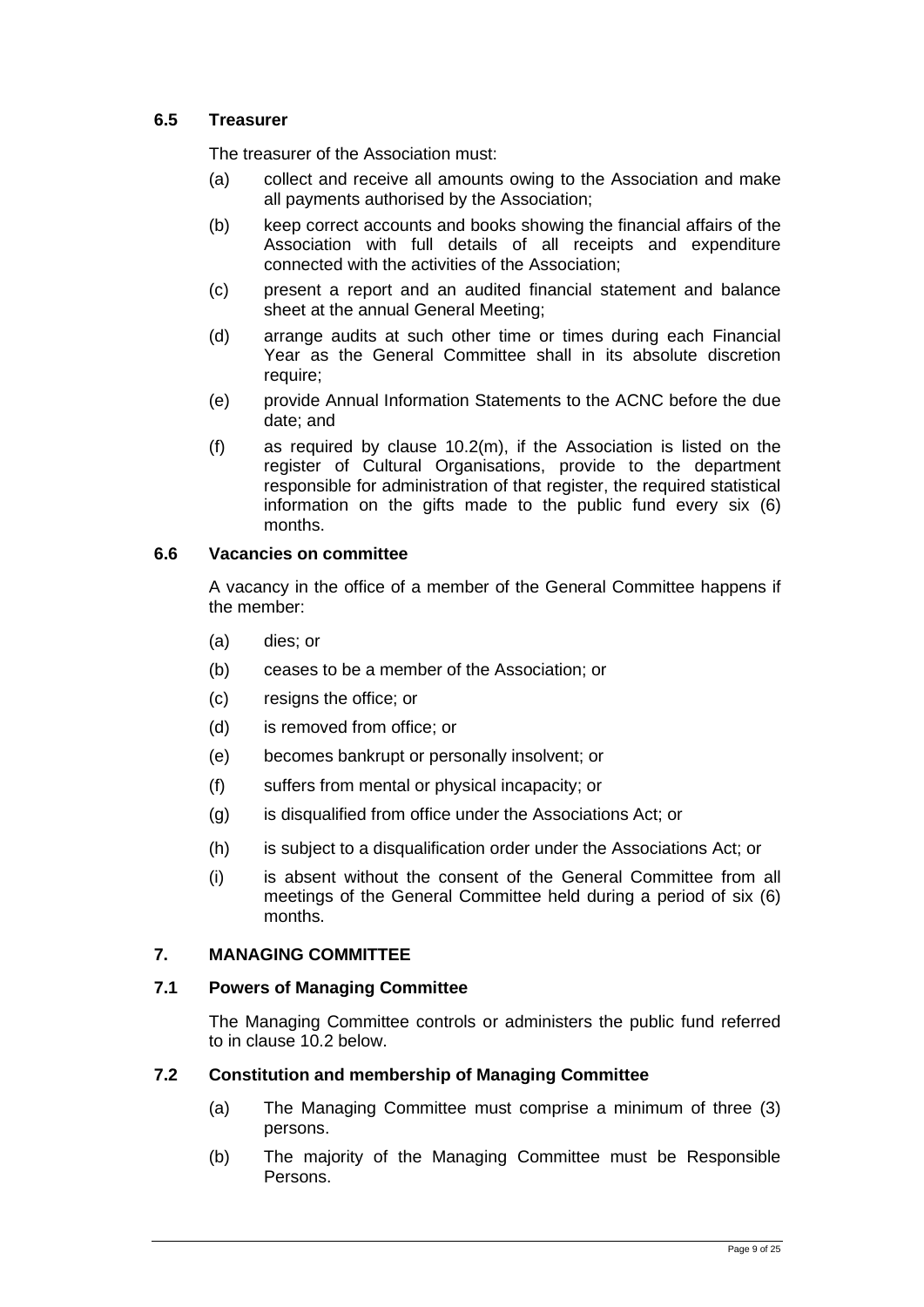- (c) A member of the Managing Committee may simultaneously hold a position on the General Committee if the member meets the requirements to hold that position, and vice versa.
- (d) A member of the Managing Committee who meets the Eligibility Criteria must act as the secretary for the purposes of clause [8.](#page-13-0)
- (e) Subject to this Constitution, each member of the Managing Committee holds office from the date that the member is elected to the conclusion of the second annual General Meeting following that date (**Managing Committee Member Term**), but is eligible for reelection.
- (f) If there is a vacancy in the membership of the Managing Committee, the General Committee may appoint a person who meets all Eligibility Criteria to fill the vacancy and the person so appointed holds office, subject to this Constitution, for the remainder of the Managing Committee Member Term from the date of the appointment.

#### <span id="page-12-0"></span>**7.3 Election of Managing Committee members**

- (a) Nominations of candidates for election as Managing Committee members:
	- (i) must be made in writing and signed by the candidate;
	- (ii) must state the candidate's qualification as a Responsible Person; and
	- (iii) must be given to the Secretary not less than seven (7) days before the date fixed for the annual General Meeting at which the election is to take place.
- (b) If insufficient nominations are received to fill all vacancies on the Managing Committee, the candidates nominated are taken to be elected and further nominations may be received at the annual General Meeting.
- (c) If the number of nominations received is equal to the number of vacancies to be filled, the candidates nominated are taken to be elected.
- (d) If the number of nominations received exceeds the number of vacancies to be filled, a ballot must be held.
- (e) The ballot must be conducted at the annual General Meeting in the way the General Committee may direct.

#### <span id="page-12-1"></span>**7.4 Vacancies on committee**

A vacancy on the Managing Committee happens if the member:

- (a) dies; or
- (b) ceases to be a member of the Association; or
- (c) resigns the office; or
- (d) is removed from office; or
- (e) becomes bankrupt or personally insolvent; or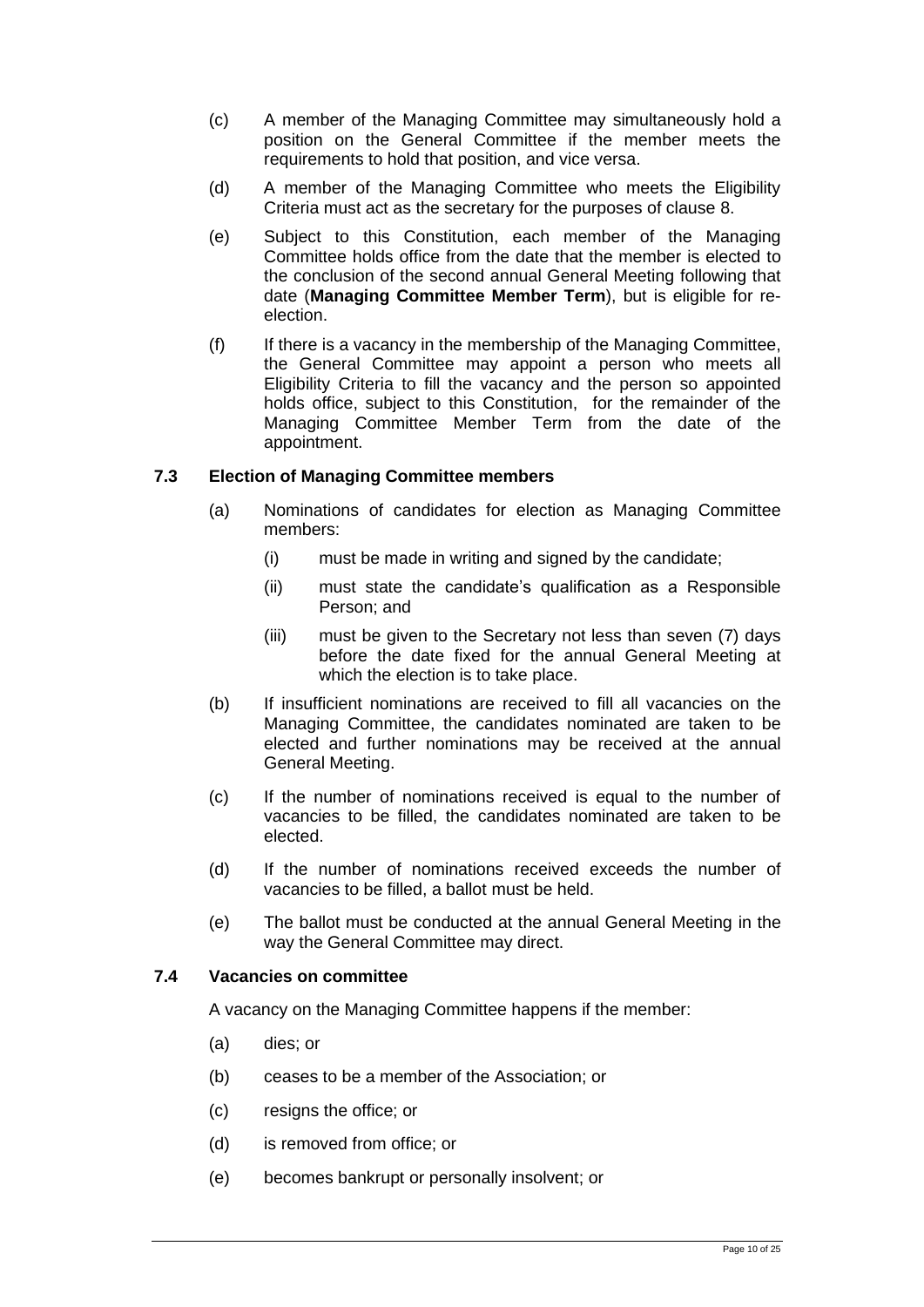- (f) suffers from mental or physical incapacity; or
- (g) is disqualified from office under the Associations [Act;](http://www.legislation.act.gov.au/a/1991-46/default.asp) or
- (h) is subject to a disqualification order under the Associations [Act;](http://www.legislation.act.gov.au/a/1991-46/default.asp) or
- (i) absent without the consent of the Managing Committee from all meetings of the Managing Committee held during a period of six (6) months.

#### <span id="page-13-0"></span>**8. GENERAL COMMITTEE AND MANAGING COMMITTEE MEETINGS**

#### <span id="page-13-1"></span>**8.1 General Committee and Managing Committee meetings and quorum**

- (a) The committees must meet at least three (3) times in each calendar year at the place and time that the committees may decide.
- (b) Additional meetings of the committees may be called by any member of the committees.
- (c) Oral or written notice of a meeting of the committees must be given by the secretary to each member of the committees at least forty eight (48) hours (or any other period that may be unanimously agreed on by the members of the committees) before the time appointed for the holding of the meeting.
- (d) Notice of a meeting given under subclause (c) must specify the general nature of the business to be transacted at the meeting and no business other than that business may be transacted at the meeting, except business that the committee members present at the meeting unanimously agree to treat as urgent business.
- (e) Any three (3) members of the committees constitute a quorum for the transaction of the business of a meeting of a committee.
- (f) No business may be transacted by the committees unless a quorum is present and, if within half an hour after the time appointed for the meeting a quorum is not present, the meeting stands adjourned to the same place and at the same hour of the same day in the following week.
- (g) If at the adjourned meeting a quorum is not present within half an hour after the time appointed for the meeting, the meeting is dissolved.
- (h) At meetings of the General Committee:
	- (i) the president or, in the absence of the president, a vicepresident presides; or
	- $(ii)$  if the president and both vice-presidents are absent, one  $(1)$ of the remaining members of the General Committee may be chosen by the members present to preside.

#### <span id="page-13-2"></span>**8.2 Delegation by General Committee to subcommittee**

(a) The General Committee may, in writing, delegate to one (1) or more subcommittees (consisting of the member or members of the Association that the General Committee considers appropriate) the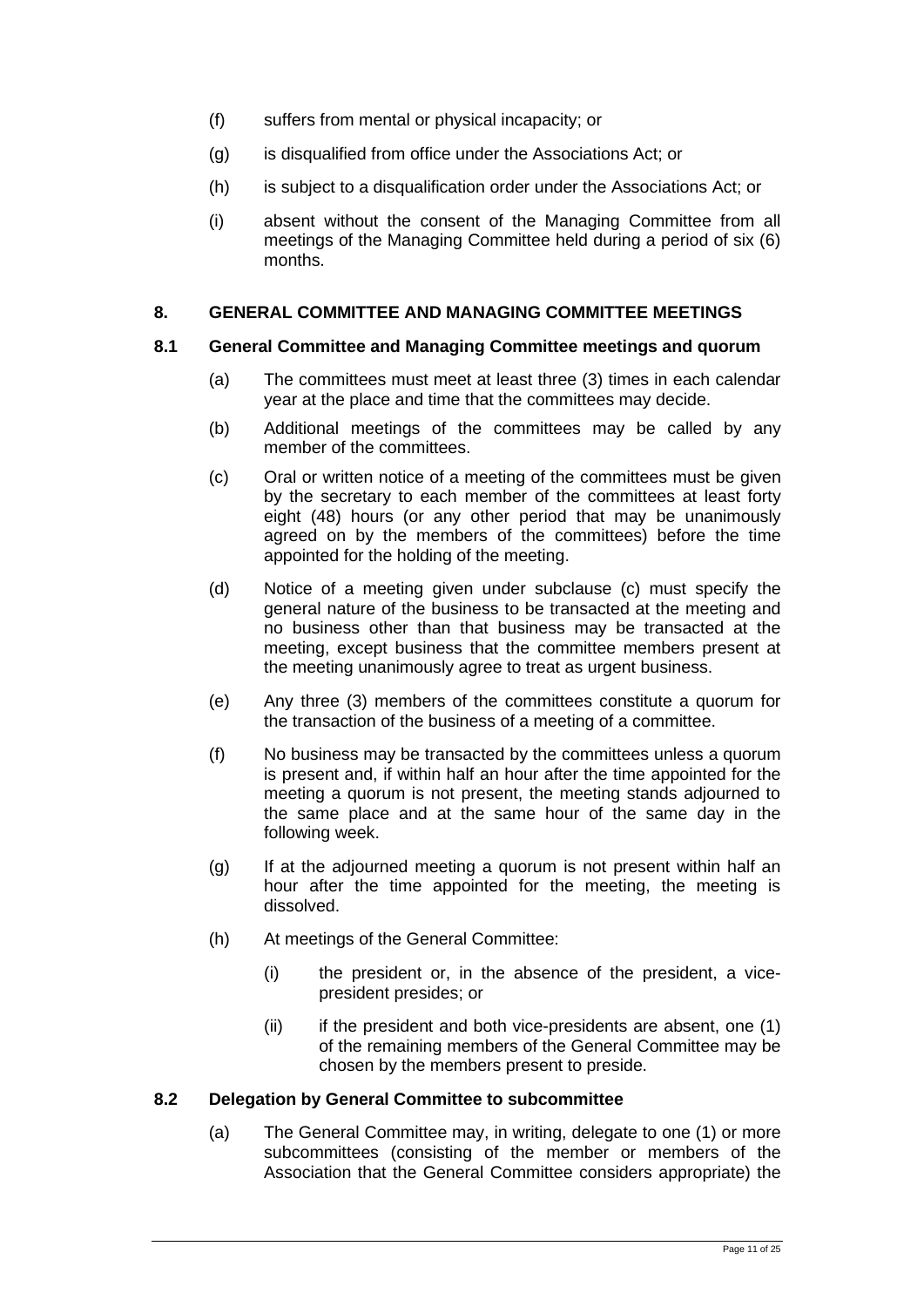exercise of the functions of the General Committee that are specified in the instrument, other than:

- (i) this power of delegation; and
- (ii) a function that is a function imposed on the General Committee by the Associations Act, by any other Territory law, or by resolution of the Association in a General Meeting.
- (b) A function, the exercise of which has been delegated to a subcommittee under this clause may, while the delegation remains unrevoked, be exercised from time to time by the subcommittee in accordance with the terms of the delegation.
- (c) A delegation under this clause may be made subject to any conditions or limitations about the exercise of any function, or about time or circumstances, that may be specified in the instrument of delegation.
- (d) Despite any delegation under this clause, the General Committee may continue to exercise any function delegated.
- (e) Any act or thing done or suffered by a subcommittee acting in the exercise of a delegation under this clause has the same force and effect as it would have if it had been done or suffered by the General Committee.
- (f) The General Committee may, in writing, revoke wholly or in part any delegation under this clause.
- (g) A subcommittee may meet and adjourn as it considers appropriate.

#### **8.3 Voting and decisions of committees**

- (a) Questions arising at a meeting of the General Committee, Managing Committee or of any subcommittee appointed by the General Committee are decided by a majority of the votes of members of the committee present at the meeting.
- (b) Each member present at a meeting of the General Committee, Managing Committee or of any subcommittee appointed by the General Committee (including the person presiding at the meeting) is entitled to one (1) vote but, if the votes on any question are equal, the person presiding may exercise a second or casting vote.

#### <span id="page-14-0"></span>**8.4 Validity of acts of committees**

Each resolution passed or act or thing performed or done by, or with the participation of, a person acting as a member of a committee in respect of who it is later discovered there was some defect in appointment to, or continuation in, office of that person or that the person was disqualified or not entitled to perform, vote on or do, the resolution, act or thing, is as valid and effective as if that member of committee had been validly appointed, had validly continued in office, had not been disqualified and was entitled so to perform, vote or do.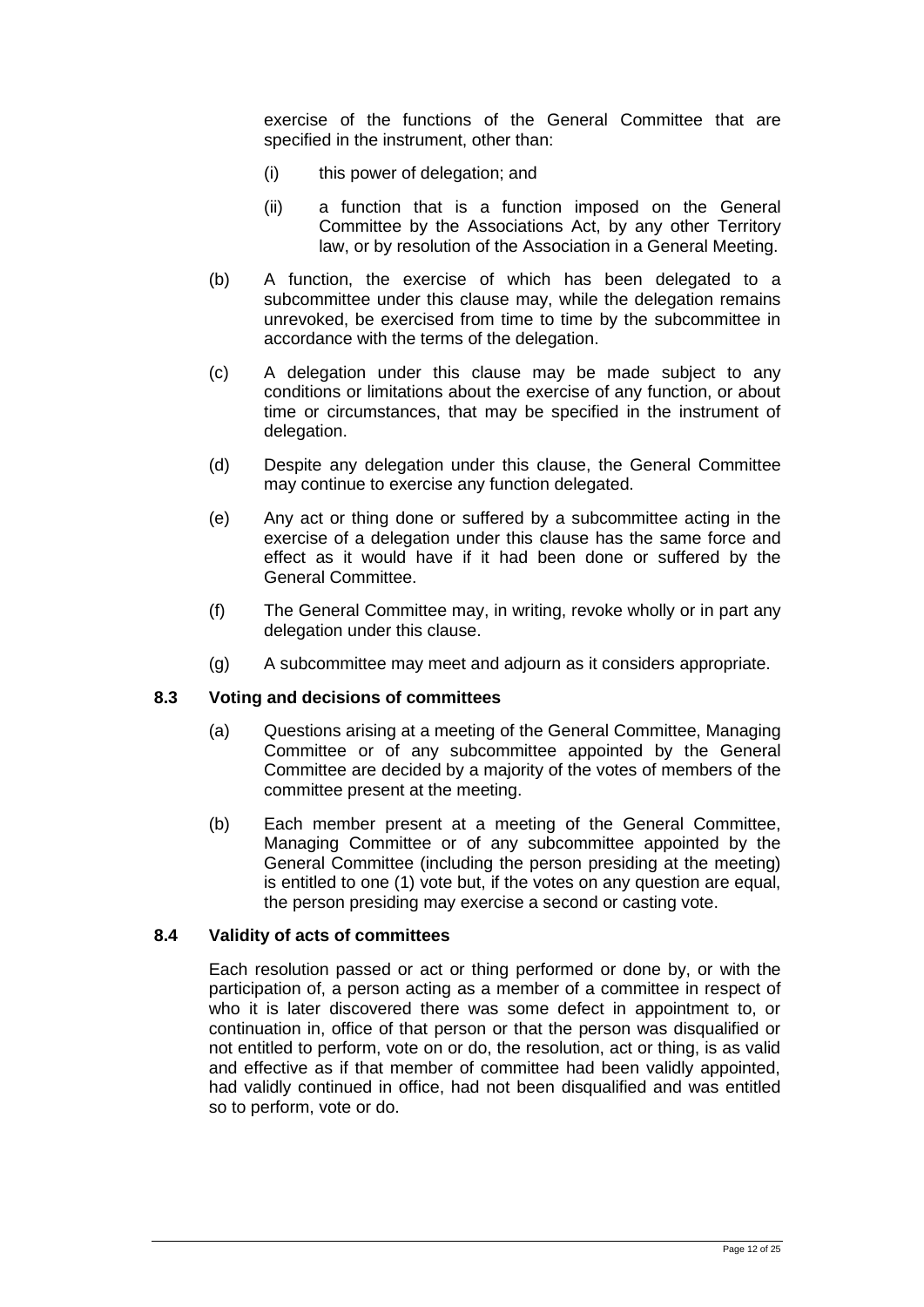#### <span id="page-15-0"></span>**9. GENERAL MEETINGS**

#### <span id="page-15-1"></span>**9.1 Holding annual General Meeting**

- (a) The Association must, once in each calendar year and within five (5) months after the end of each Financial Year of the Association, call an annual General Meeting of its Members.
- (b) Subclause (a) has effect subject to the powers of the registrargeneral under the Associations Act in relation to extensions of time.

#### <span id="page-15-2"></span>**9.2 Calling business at annual General Meeting**

- (a) The annual General Meeting must, subject to the Associations Act, be called on the date and at the place and time that the General Committee considers appropriate.
- (b) In addition to any other business that may be transacted at an annual General Meeting, the business of an annual General Meeting is:
	- (i) to confirm the minutes of the last annual General Meeting and of any General Meeting held since that meeting; and
	- (ii) to receive from the committees reports on the activities of the Association during the last Financial Year; and
	- (iii) to elect members of the General Committee, including officebearers; and
	- (iv) to elect members of the Managing Committee; and
	- (v) to receive and consider the statement of accounts and the reports that are required to be submitted to members under the Associations Act.
- (c) An annual General Meeting must be specified as such in the notice calling it in accordance with clause [9.4](#page-16-0)
- (d) An annual General Meeting must be conducted in accordance with the provisions of this part.

#### <span id="page-15-3"></span>**9.3 Calling of General Meetings**

- (a) The General Committee may, whenever it considers appropriate, call a General Meeting.
- (b) The General Committee must, on the requisition in writing of not less than five percent (5%) of the total number of members, call a General Meeting.
- (c) A requisition of members for a General Meeting:
	- (i) must state the purpose or purposes of the meeting; and
	- (ii) must be signed by the members making the requisition; and
	- (iii) must be lodged with the Secretary; and
	- (iv) may consist of several documents in a similar form, each signed by one (1) or more of the members making the requisition.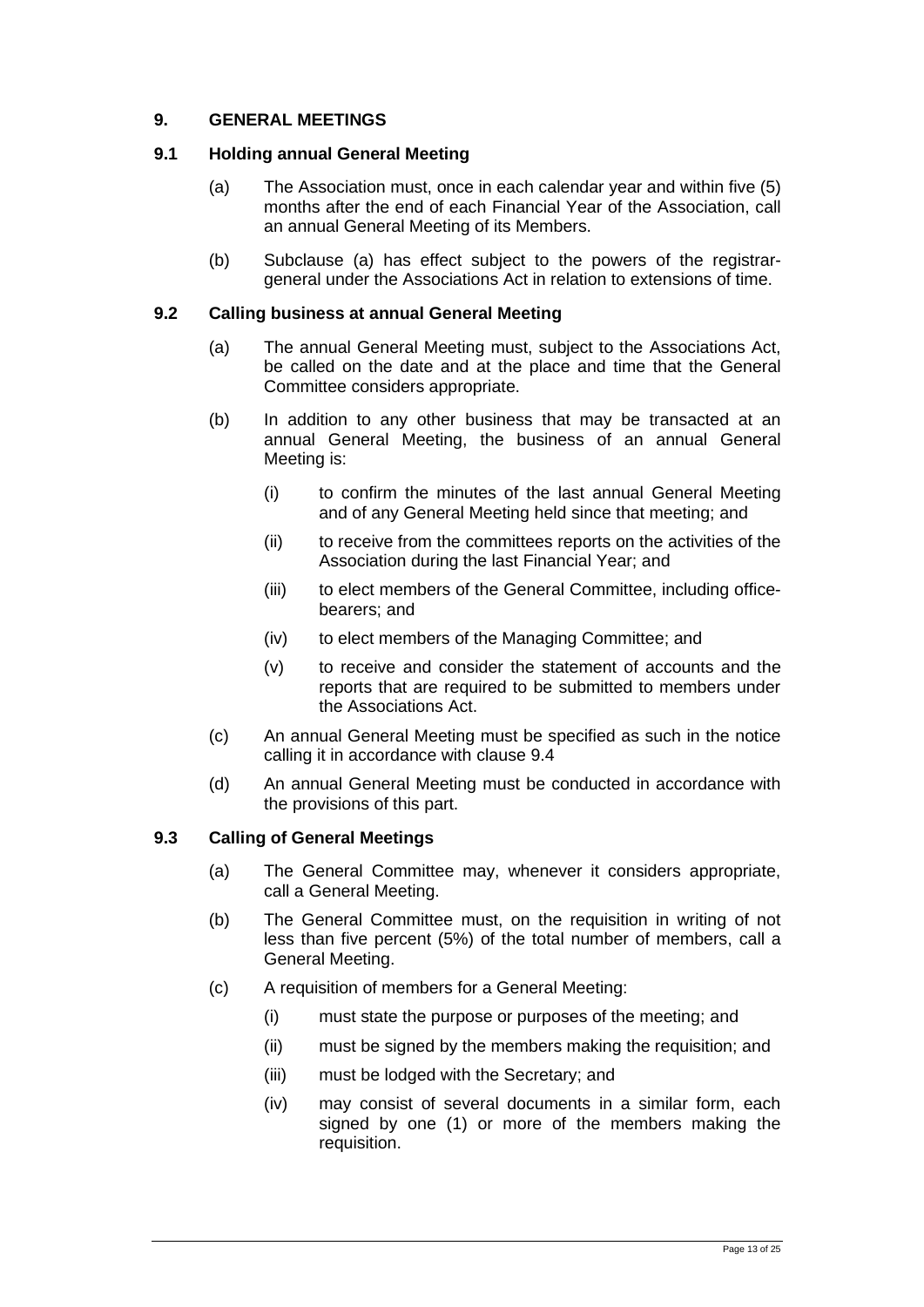- (d) If the General Committee fails to call a General Meeting within one (1) month after the date when a requisition of members for the meeting is lodged with the secretary, any one (1) or more of the Members who made the requisition may call a General Meeting to be held not later than three (3) months after that date.
- (e) A General Meeting called by a Member or Members mentioned in subclause (d) must be called as nearly as is practicable in the same way as General Meetings are called by the General Committee and any Member who thereby incurs expense is entitled to be reimbursed by the Association for any reasonable expense so incurred.

#### <span id="page-16-0"></span>**9.4 Notice**

- (a) Except if the nature of the business proposed to be dealt with at a General Meeting requires a Special Resolution, the Secretary must, at least fourteen (14) days before the date fixed for the holding of the General Meeting, send by electronic means to each Member at the Member's email address appearing in the Register of Members, a notice specifying the place, date and time of the meeting and the nature of the business proposed to be transacted at the meeting. The Secretary may also make the notice available on the Association's website or social media website for the benefits of Members who have not provided their email address to be placed on the Register.
- (b) If the nature of the business proposed to be dealt with at a General Meeting requires a Special Resolution, the Secretary must, at least twenty one (21) days before the date fixed for the holding of the General Meeting, send notice to each Member in the way provided in subclause (a) specifying, in addition to the matter required under that subclause, the intention to propose the resolution as a Special Resolution.
- (c) No business other than that specified in the notice calling a General Meeting may be transacted at the meeting except, for an annual General Meeting.
- (d) A Member desiring to bring any business before a General Meeting may give written notice of that business to the Secretary who must include that business in the next notice calling a General Meeting given after receipt of the notice from the Member.

#### <span id="page-16-1"></span>**9.5 Procedure and quorum of General Meetings**

- (a) No item of business may be transacted at a General Meeting unless a quorum of members entitled under this Constitution to vote is present during the time the meeting is considering that item.
- (b) Five (5) Members present in person (who are entitled under this Constitution to vote at a General Meeting) constitute a quorum for the transaction of the business of a General Meeting.
- (c) If within thirty (30) minutes after the appointed time for the start of a General Meeting a quorum is not present, the meeting if called on the requisition of Members is dissolved and in any other case stands adjourned to the same day in the following week at the same time and (unless another place is specified at the time of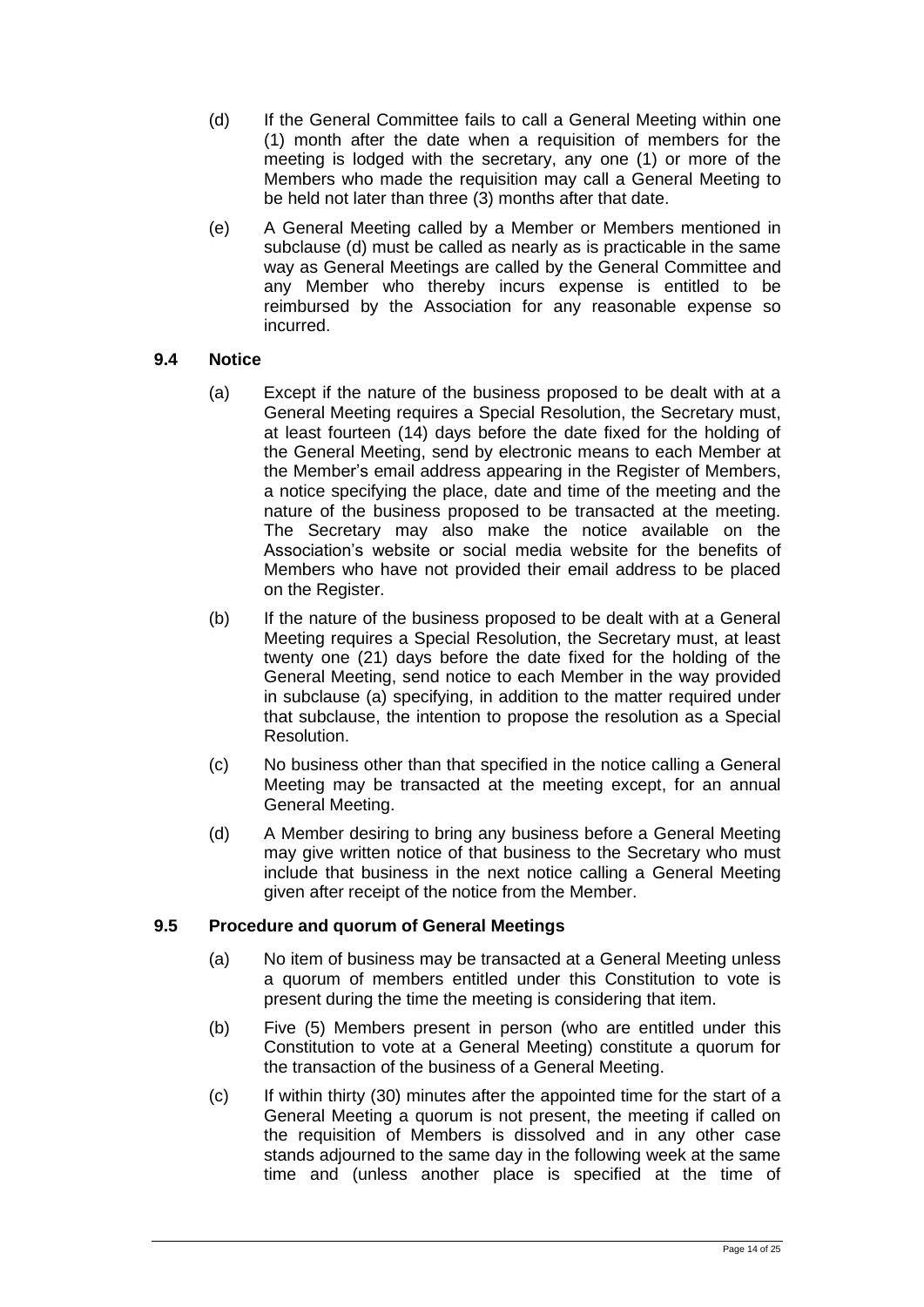adjournment by the person presiding at the meeting or communicated by written notice to members given before the day to which the meeting is adjourned) at the same place.

(d) If at the adjourned meeting a quorum is not present within (30) minutes after the time appointed for the start of the meeting, the members present (being not less than three (3)) constitute a quorum.

#### <span id="page-17-0"></span>**9.6 Presiding member**

- (a) The president, or in the absence of the president, a vice-president, presides at each General Meeting.
- (b) If the president and the vice-presidents are absent from a General Meeting, the members present must elect one (1) of their number to preside at the meeting.

#### <span id="page-17-1"></span>**9.7 Adjournment**

- (a) The person presiding at a General Meeting at which a quorum is present may, with the consent of the majority of members present at the meeting, adjourn the meeting from time to time and place to place, but no business may be transacted at an adjourned meeting other than the business left unfinished at the meeting at which the adjournment took place.
- (b) If a General Meeting is adjourned for fourteen (14) days or more, the Secretary must give written or oral notice of the adjourned meeting to each Member stating the place, date and time of the meeting and the nature of the business to be transacted at the meeting.
- (c) Except as provided in subclauses (a) and (b), notice of an adjournment of a General Meeting or of the business to be transacted at an adjourned meeting is not required to be given.

#### <span id="page-17-2"></span>**9.8 Making decisions**

- (a) A question arising at a General Meeting is to be decided on a show of hands and, unless before or on the declaration of the show of hands a poll is demanded, a declaration by the person presiding that a resolution has, on a show of hands, been carried or carried unanimously or carried by a particular majority or lost, or an entry to that effect in the minute book of the Association, is evidence of the fact without proof of the number or proportion of the votes recorded in favour of or against that resolution.
- (b) At a General Meeting, a poll may be demanded by the person presiding or by not less than three (3) Members present in person or by proxy at the meeting.
- (c) If the poll is demanded at a General Meeting, the poll must be taken:
	- (i) immediately if the poll relates to the election of the person to preside at the meeting or to the question of an adjournment; or
	- $(ii)$  in any other case, in the way and at the time before the close of the meeting that the person presiding directs, and the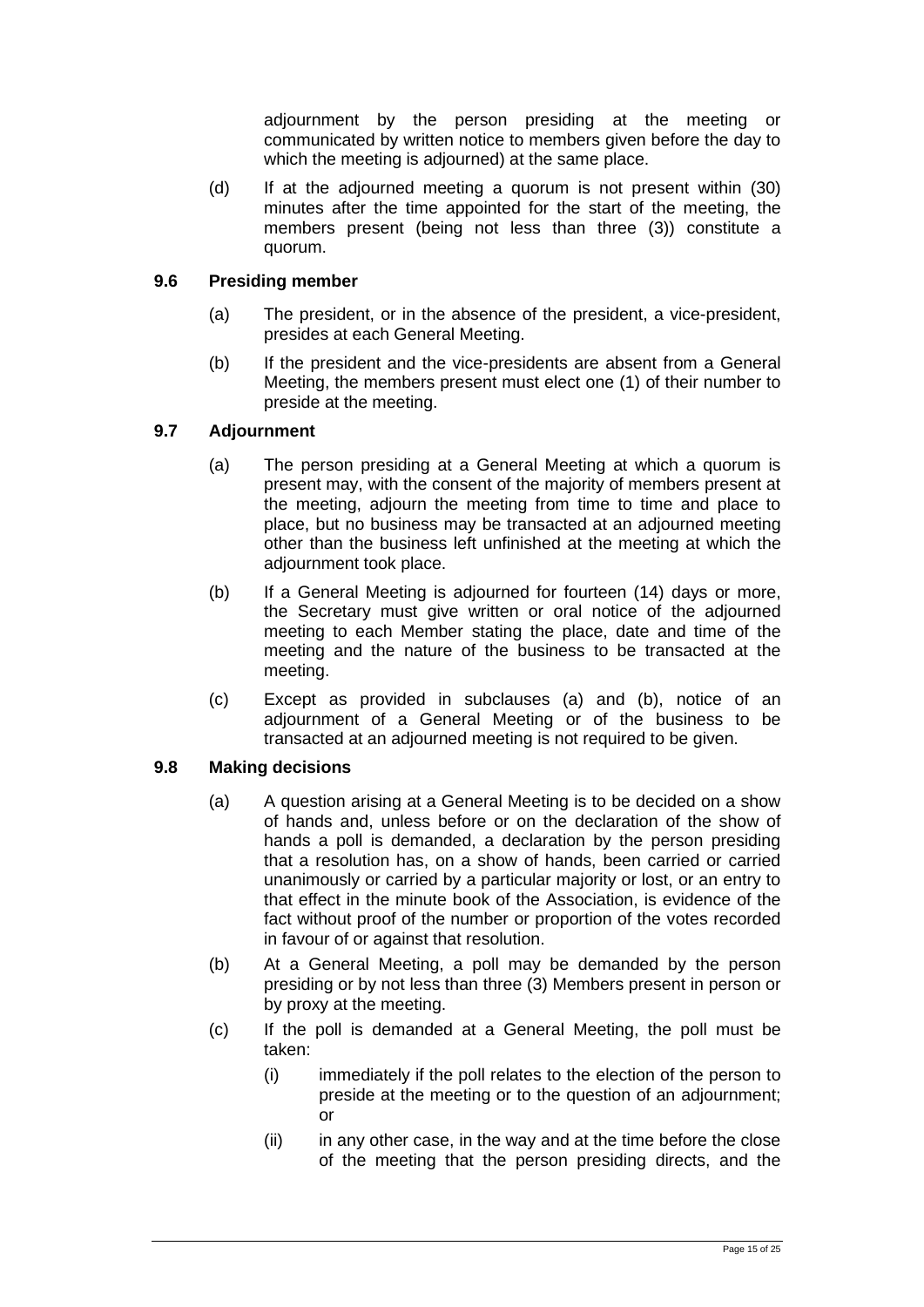resolution of the poll on the matter is taken to be the resolution of the meeting on that matter.

#### <span id="page-18-0"></span>**9.9 Voting**

- (a) Subject to subclause (c), on any question arising at a General Meeting a Member has one (1) vote only.
- (b) All votes must be given personally or by proxy but no member may hold more than five (5) proxies.
- (c) If the votes on a question at a General Meeting are equal, the person presiding is entitled to exercise a second or casting vote.
- (d) A member or proxy is not entitled to vote at any General Meeting unless all money due and payable by the member or proxy to the association has been paid, other than the amount of the annual subscription payable for the then current year.

#### <span id="page-18-1"></span>**9.10 Appointment of proxies**

- (a) Each Member is entitled to appoint another Member as proxy by notice given to the Secretary no later than twenty four (24) hours before the time of the meeting for which the proxy is appointed.
- (b) The notice appointing the proxy must be in the form set out in appendix 2.

#### <span id="page-18-2"></span>**10. FUNDS**

#### <span id="page-18-3"></span>**10.1 Source of funds**

- (a) The funds of the Association must be derived from entrance fees and annual subscriptions of Members, donations and, subject to any resolution passed by the Association in a General Meeting and subject to the Associations Act, any other sources that the Committee decides.
- (b) All money received by the Association must be deposited as soon as practicable and without deduction to the credit of the Association's appropriate bank account.
- (c) The Association must, as soon as practicable after receiving any money, issue an appropriate receipt.

#### <span id="page-18-4"></span>**10.2 Public fund**

- (a) The Association must maintain a public fund to receive gifts and donations.
- (b) The public fund must be in the name of the Association and must be described as a 'public fund'.
- (c) All gifts and deductible contributions and interest accruing thereon must be credited to, and kept in, the public fund.
- (d) The public fund must not receive any other money or property.
- (e) Gifts and deductible contributions to the public fund must be kept separate from any other funds of the Association.
- (f) The public fund must be controlled or administered by the Managing Committee.
- (g) The public funds must be used for the principal purpose of the Association in the way that the Managing Committee decides.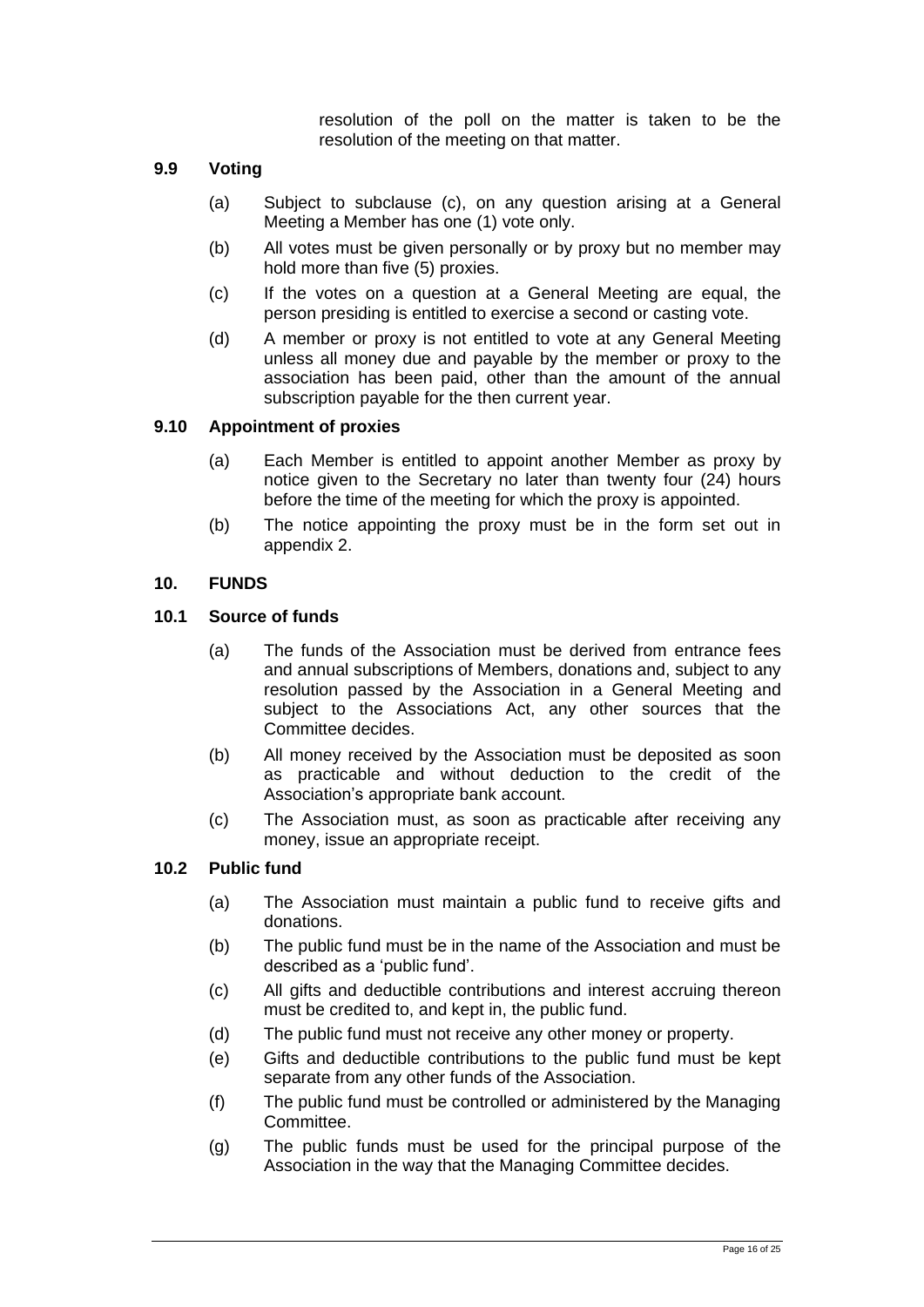- (h) Cheques, drafts, bills of exchange, promissory notes and other negotiable instruments must be signed by any two (2) members of the Managing Committee.
- (i) The Association, as soon as practicable after receiving any donation or gift, must issue a receipt reflecting the name of the public fund, that the receipt is for a gift made to the public fund, the Australian Business Number for the Association, the fact that the receipt is for a gift and any other matters required to be included on the receipt pursuant to the requirements of the Taxation Law.
- (j) Subject to clause 10.4(c), no monies/assets in the public fund will be distributed to Members or office bearers of the Association, except as reimbursement of out-of-pocket expenses incurred on behalf of the fund or proper remuneration for administrative services.
- (k) Investment of monies in this fund will be made in accordance with any applicable guidelines for public funds as specified by the Australian Taxation Office.
- (l) The Association must comply with any rules that the Treasurer or the Minister for Arts may make from time to time to ensure that gifts made to the public fund will only be used for the Association's principal purpose.
- (m) If the Association is listed on the Ministry for the Arts register of Cultural Organisations, the Association must provide statistical information on donations to the public fund to the Ministry for the Arts at six (6) monthly intervals or as otherwise required by the Taxation Office, the Ministry for the Arts or the ACNC.
- (n) If the public fund has DGR status, the Association will notify the the ATO and the Department responsible for the administration of the Register of Cultural Organisations of any proposed amendments or alterations to provisions of this Constitution which affect the public fund to enable the Department and the ATO to assess the effect of any such amendments on the DGR status of the public fund.

#### <span id="page-19-0"></span>**10.3 Revocation of DGR status**

If upon the winding up or dissolution of the Association, or if the DGR status of the Association is revoked, there remains any funds whatsoever in the public fund, after satisfaction of any debts and liabilities, the surplus funds must be given or transferred to some other DGR having a similar charitable purpose to the purpose of the Association that will benefit the Cambodian Community in the ACT and which has rules prohibiting the distribution of its assets and income to its members.

#### <span id="page-19-1"></span>**10.4 Management of funds**

- (a) Subject clause [10.2](#page-18-4) the funds of the Association must be used for the objects and purposes of the Association in the way that the General Committee decides.
- (b) Subject to clause [10.2,](#page-18-4) cheques, drafts, bills of exchange, promissory notes and other negotiable instruments must be signed by any two (2) members of the General Committee or employees of the Association, being members of the General Committee or employees authorised to do so by the General Committee.
- (c) The assets and income of the Association shall be applied solely in furtherance of its above-mentioned objects and no portion shall be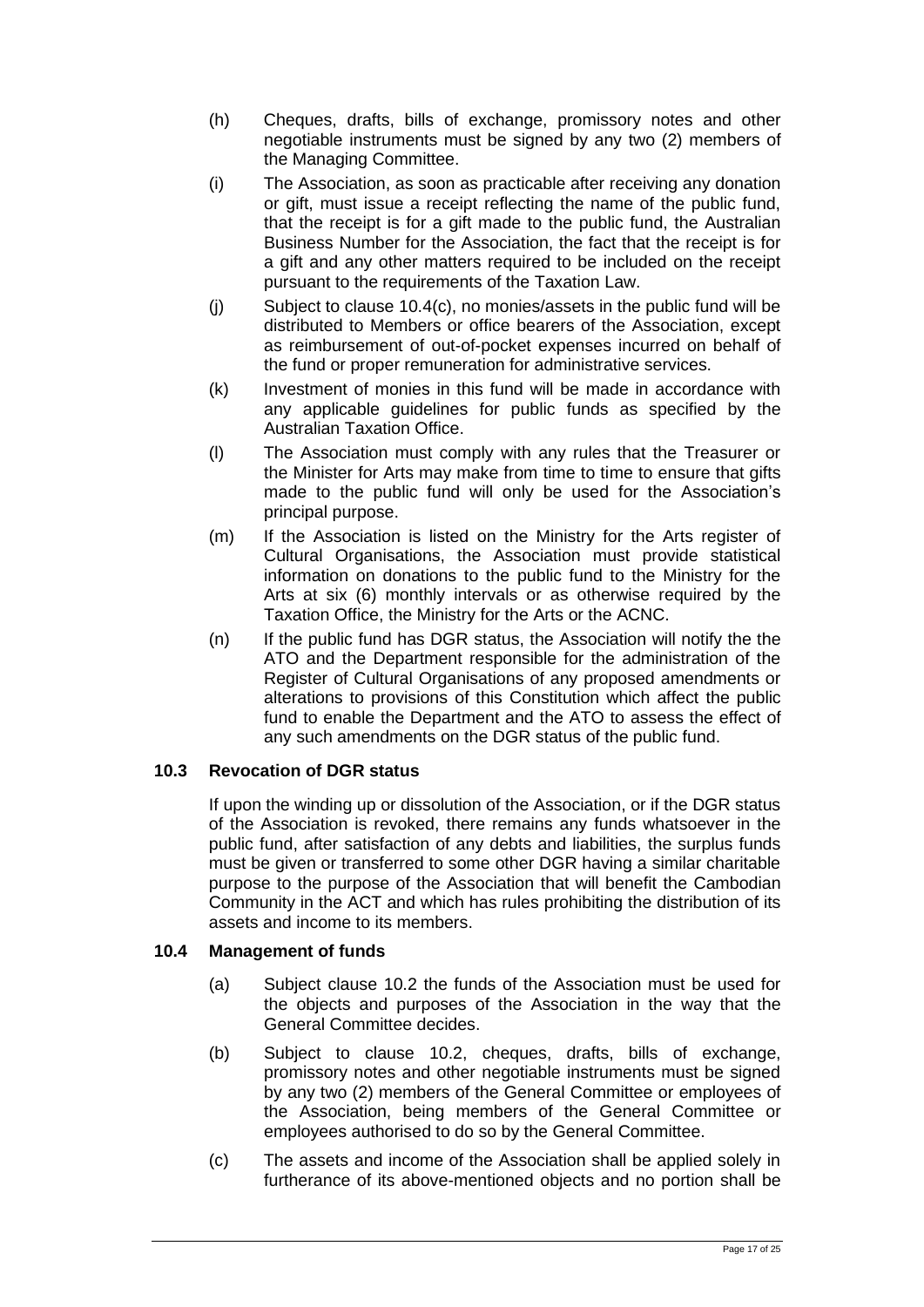distributed directly or indirectly to the Members except as bona fide reimbursement for out-of-pocket expenses incurred on behalf of the Association.

#### <span id="page-20-0"></span>**10.5 Investment strategy for public fund**

- (a) If the ATO has not published any applicable guidelines for the investment of monies from public funds the following provision shall apply.
- (b) The Managing Committee must formulate and give effect to an investment strategy, for the purpose of satisfying and fulfilling the objects and purposes of the Association as defined in clause 3. Subject to these needs, the investment strategy must have regard to:
	- (i) the risk involved in making, holding and realising, and the likely return from, the Association's investments having regard to its objectives and its expected cash flow requirements;
	- (ii) the composition of the Association's investments as a whole including the extent to which the investments are diverse or involve the Association in being exposed to risks from inadequate diversification;
	- (iii) the effect of the proposed investment in relation to the tax liability of the Association;
	- (iv) the liquidity of the Association's investments having regard to its expected cash flow requirements; and
	- (v) the ability of the Association to discharge its existing and prospective liabilities.

#### <span id="page-20-1"></span>**11. AUDITS**

- (a) Subject to the Associations Act, the General Committee must appoint an auditor who:
	- (i) is not an officer of the Association; and
	- (ii) has not prepared or assisted with the preparation of the Association's accounts.
- (b) The General Committee must take reasonable steps to ensure that the audit of the Association's accounts is completed at least fourteen (14) days before the audited statement of the accounts is required to be presented at the annual General Meeting.
- (c) The auditor is to hold the position as auditor until the appointment is revoked by the General Committee or the auditor resigns or is disqualified from acting.

#### <span id="page-20-2"></span>**12. CUSTODY OF BOOKS**

Subject to the Associations Act, the Regulations and this Constitution, the Secretary must keep in his or her custody or under his or her control all records, books, and other documents relating to the Association.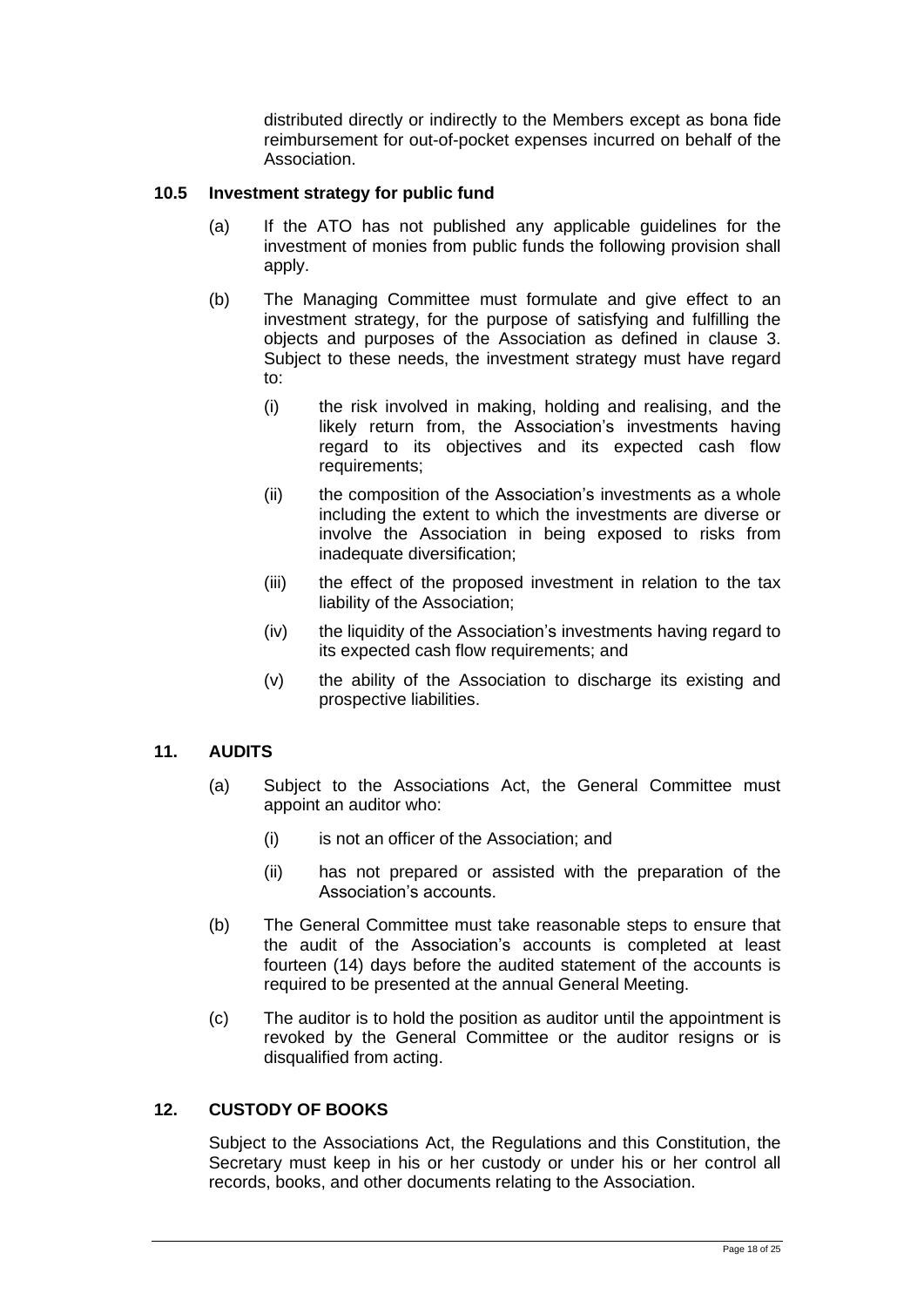#### <span id="page-21-0"></span>**13. INSPECTION OF BOOKS**

The records, books and other documents of the Association must be open to inspection at a place in the ACT, free of charge, by a Member at any reasonable hour.

#### <span id="page-21-1"></span>**14. THE ABBOT**

#### <span id="page-21-2"></span>**14.1 Appointment and tenure of the Abbot**

- (a) The resident monastic community (Sangha) shall select a candidate Abbot by unanimous agreement in keeping with the Sangha tradition.
- (b) Following candidate Abbot acceptance made by Special Resolution, the General Committee shall invite the candidate Abbot to accept the position of Abbot.
- (c) If the candidate Abbot accepts the position, the Abbot shall retain the position until the resident Sangha advise the General Committee that the Sangha has withdrawn recognition of that Abbot pursuant to clause 14.1(d) or the Abbot resigns from his or her position.
- (d) The Sangha may withdraw their recognition of the Abbot by unanimous agreement in keeping with the Sangha tradition.

#### <span id="page-21-3"></span>**14.2 Powers of the Abbot**

The Abbot shall:

- (a) consult with the Sangha and represent the views of the Sangha;
- (b) liaise with the Sangha of other Buddhist Temples;
- (c) promote the interests of the Sangha and the Buddhist Community as a whole;
- (d) provide guidance and recommendations to the General Committee concerning the goals, objectives and needs of the Temple and the Sangha;
- (e) provide guidance and recommendations to the General Committee concerning issues that are proving difficult to resolve;
- (f) oversee the conduct and delivery of Temple services including presiding over ceremonies, counseling and meditation; and
- (g) provide spiritual leadership to the Sangha under the Abbot's care.

#### <span id="page-21-4"></span>**15. SERVICE OF NOTICE**

The Association may serve a notice on a Member by sending it by electronic means to the Member at the Member's email address shown in the Register of Members.

#### <span id="page-21-5"></span>**16. WINDING UP**

(a) Subject to clause [10.3,](#page-19-0) if on the winding up or dissolution of the Association, after satisfaction of all debts and liabilities, no property whatsoever shall be paid to, or distributed among, the Members.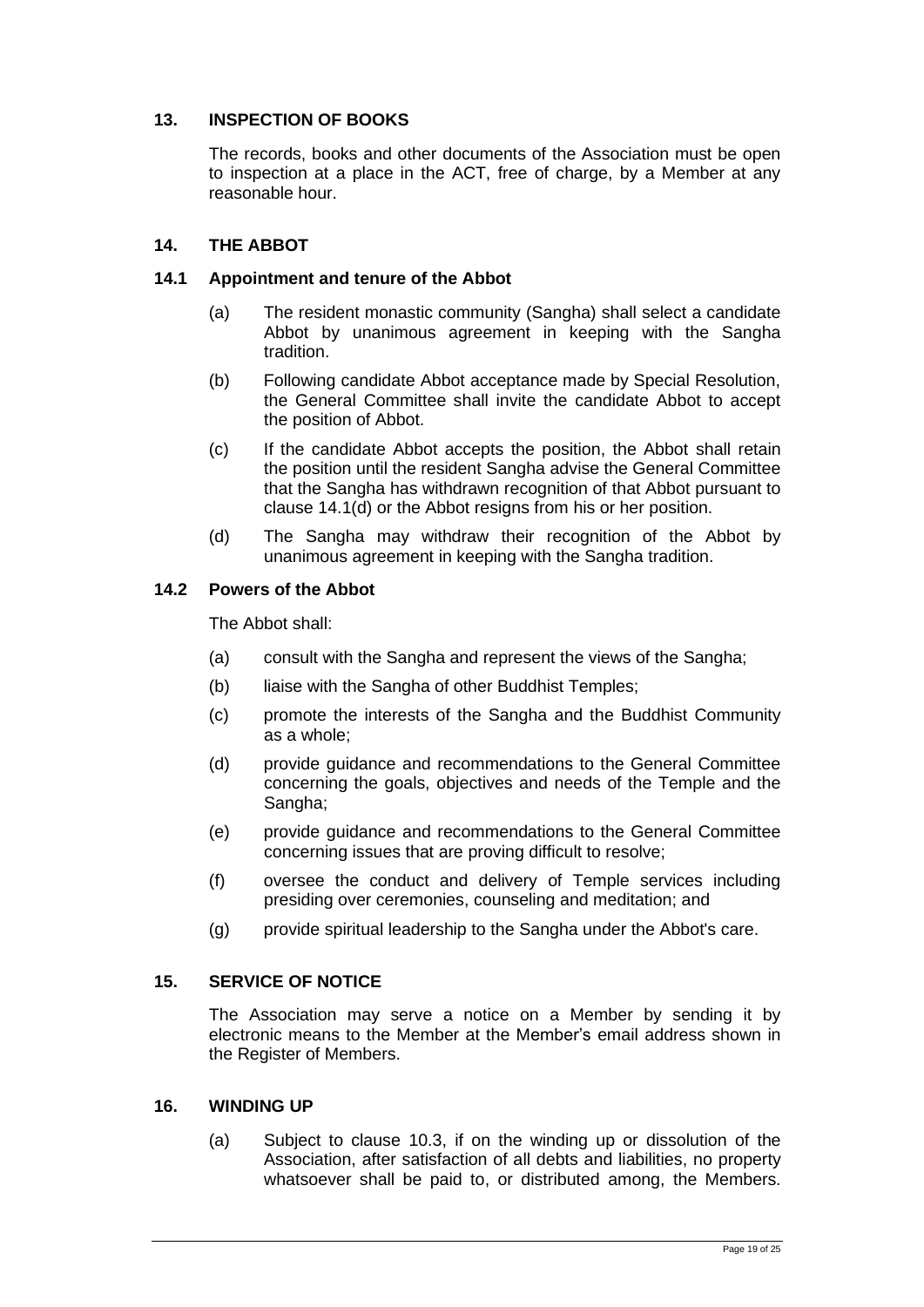The surplus property must be given or transferred to another organisation which has similar objects as the Temple and which has rules prohibiting the distribution of its assets and income to its members.

- (b) Provided that it satisfied clause 16(a), if the Association is dissolved or wound up the surplus funds of the Association shall vest in the Cambodian Association of Canberra (Incorporated) or an alternative organisation nominated by Special Resolution of the General Committee which also fulfils the requirements of clause 16(a) and the Associations Act (the Alternative Organisation).
- (c) If the Alternative Organisation has amalgamated with another body then the surplus funds shall vest in the body with which the Alternative Organisation has amalgamated provided that it satisfied clause 16(a) and the Associations Act.
- (d) If the Alternative Organisation has dissolved or has been wound up, the surplus funds shall vest in an organisation which will benefit the Cambodian Community in the ACT and has substantially the same objects of the Association and otherwise satisfies the requirements of the Associations Act and clause 16(a).

#### <span id="page-22-0"></span>**17. ALTERATION OF OBJECTS AND CONSTITUTION**

- (a) The Association may, by Special Resolution, alter its objects, or Constitution.
- (b) Subject to clause 10.2(n), the Association must notify the ATO of all amendments to the Constitution.

#### <span id="page-22-1"></span>**18. GENERAL AUTHORISATION**

Where the Associations Act authorises or permits the Association to do any thing if so authorised by its constitution, the Association is authorised by this clause to do that thing.

#### <span id="page-22-2"></span>**19. COMMON SEAL**

- (a) The common seal of the Association shall be kept in the custody of the Secretary.
- (b) The common seal shall not be affixed to any instrument except by the authority of the General Committee and the affixing of the common seal shall be attested by the signatures of either of two (2) members of the General Committee or of one member of the General Committee and of the Public Officer of the Association.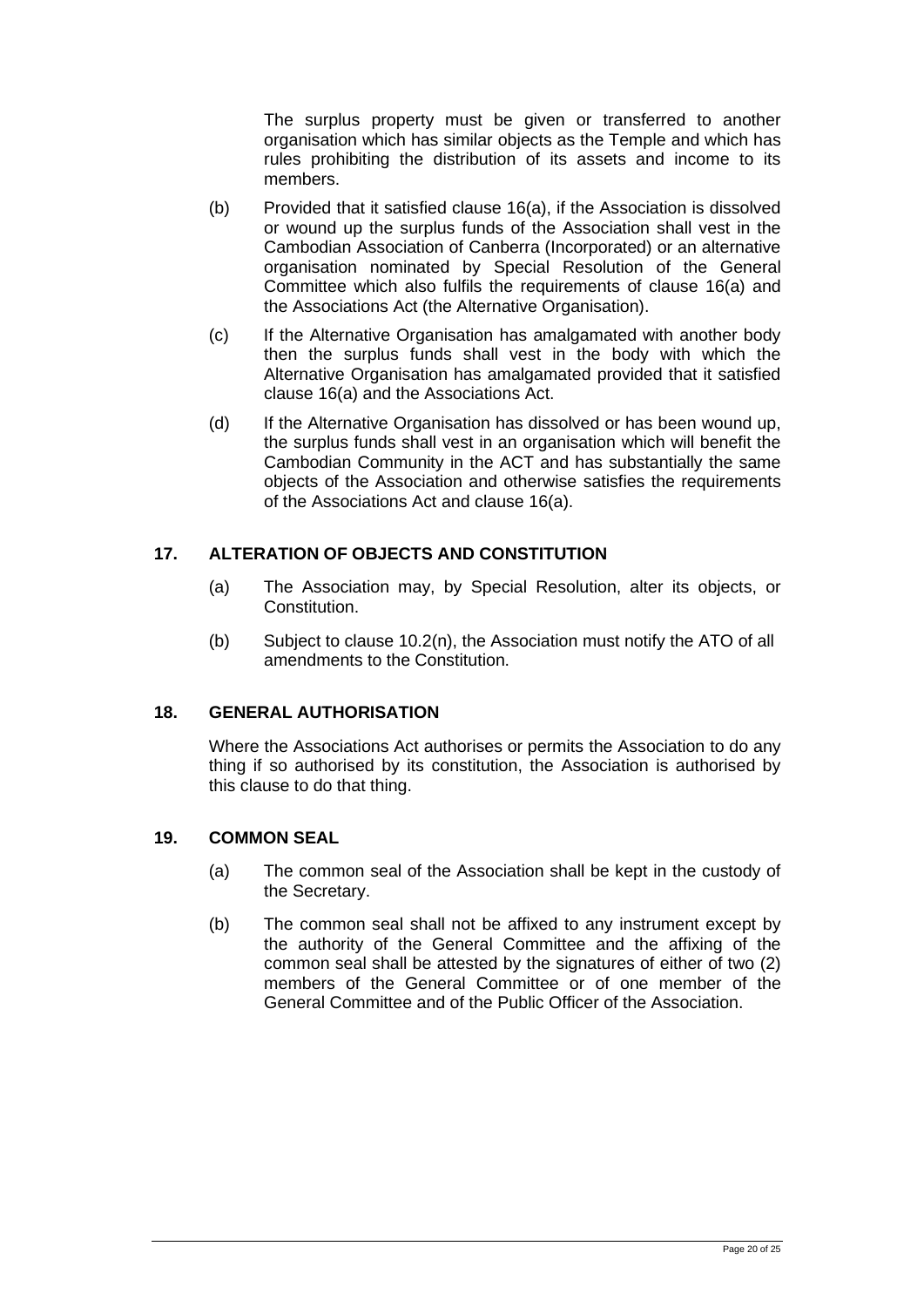### **Appendix 1**

| Application for Membership of the Khemararangsi Buddhist<br>Temple of the ACT Incorporated ("Association")                                                            |
|-----------------------------------------------------------------------------------------------------------------------------------------------------------------------|
|                                                                                                                                                                       |
| (full name of applicant)                                                                                                                                              |
| (address)                                                                                                                                                             |
|                                                                                                                                                                       |
|                                                                                                                                                                       |
| (occupation)                                                                                                                                                          |
| apply to become a member of the Association. If I am admitted as a member, I<br>agree to be bound by the Constitution of the Association for the time being in force. |
|                                                                                                                                                                       |
| (Signature of applicant)                                                                                                                                              |
|                                                                                                                                                                       |
| (full name)                                                                                                                                                           |
| a member of the Association, nominate the applicant, who is personally known to<br>me, for the membership of the Association.                                         |
| Date                                                                                                                                                                  |
|                                                                                                                                                                       |
| (Signature of proposer)                                                                                                                                               |
|                                                                                                                                                                       |
| (full name)                                                                                                                                                           |
| a member of the Association, second the nomination of the applicant, who is<br>personally known to me, for membership of the Association.                             |
| Date                                                                                                                                                                  |
| (Signature of seconder)                                                                                                                                               |